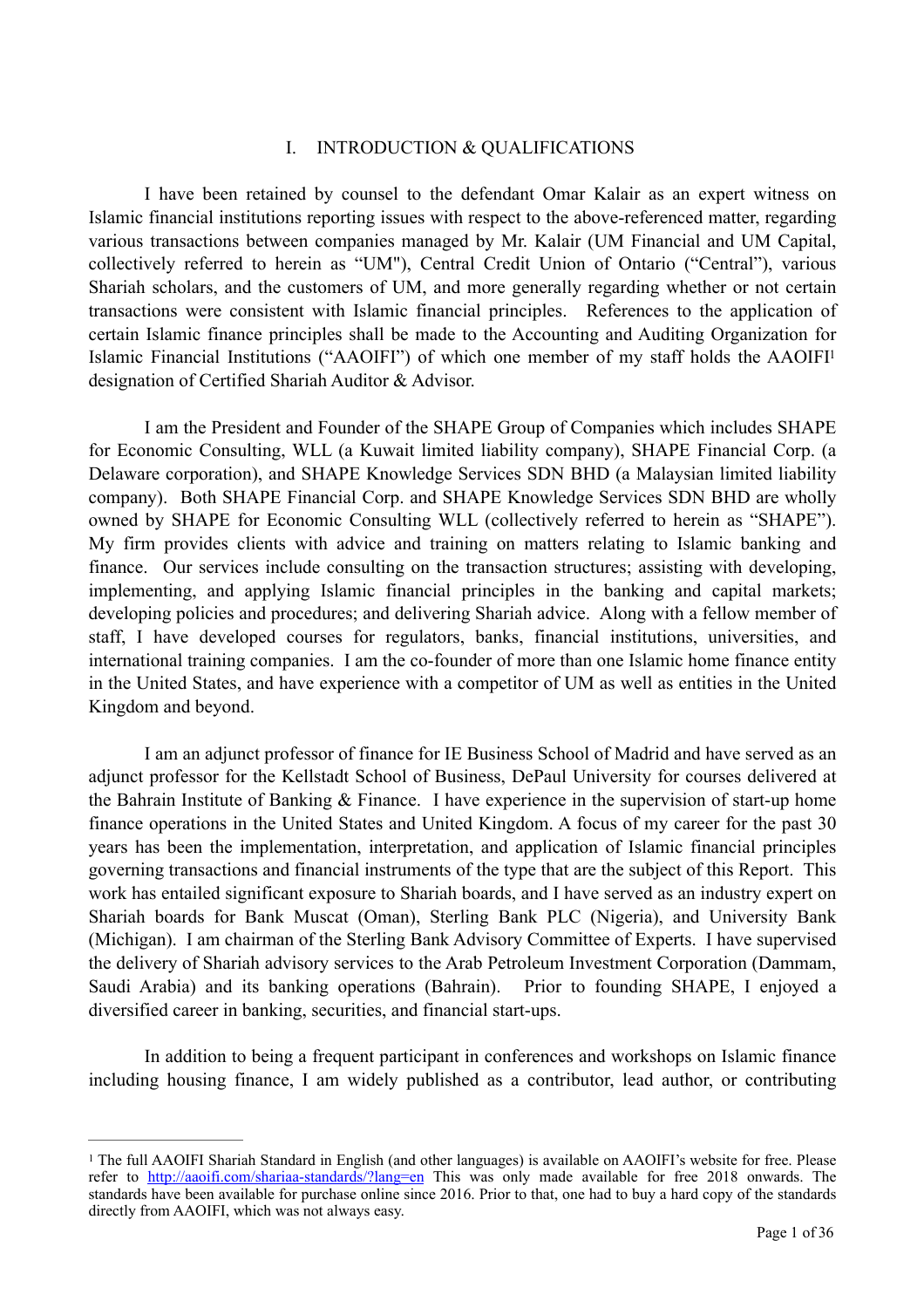editor in the following books:

*The CIFA Guide to Islamic Finance* lead author (Kuala Lumpur: RedMoney, 2011).

*Interest in Islamic Economics* contributing editor. (Oxford: Routledge, 2005).

*Structuring Islamic Finance Transactions* co-author with Stella Cox, Lawrence Oliver, Bryan Kraty. (London: Euromoney Books, 2005).

*Housing the Nation* contributor (Kuala Lumpur: Cagamas, 2013).

*Affordable Housing Finance in the IDB Member Countries: Challenges and Currently Practiced Modes of Islamic Housing Finance*, contributor with Shirazi, Nasim Shah & Syed Ali, Salman & Zafar, Atiq-uz, (Jeddah: Islamic Research & Training Institute, 2014).

*The Guide to Understanding Islamic Home Finance* co-author with Virginia Morris (New York: Lightbulb Press, 2002).

My most downloaded paper is *Methods of Islamic Home Finance in America*<sup>[2](#page-1-0)</sup> which I first authored in 2003 and have updated periodically sense then.

 I have served as an expert witness in an ongoing bankruptcy case in the Second District Court of New York. In this case, I discussed Islamic financial principles in relation to the safe harbor provisions of the United States Bankruptcy code.

 I graduated with general honors from the University of Chicago in 1979 with a degree in Near Eastern Languages & Civilizations specializing in Arabic & Islamic Studies. I then earned a Master of Arts in Law & Diplomacy from the Fletcher School of Law & Diplomacy.

My curriculum vitae is attached as Appendix 4 to this Report.

#### <span id="page-1-1"></span>II. COMPENSATION STATEMENT

 For my work in this matter, I am being compensated at a rate of C\$150 per hour subject to a cap. My compensation is not contingent on any action or event resulting from the analyses, conclusions, or the use of this Report.

 Appendices 1 and 2 are a glossary and list of abbreviations used in this Report. Appendix 3 is a Statement of Assumptions and Limiting Conditions and is an integral part of this Report.

 In the course of forming my opinions, I relied on my training and experience and the documents, testimony, and Islamic finance literature cited in this Report. In addition, I considered various documents produced in the case, pleadings, background materials provided by counsel, and relevant publicly available information. I read or reviewed the materials listed in Section III.

<span id="page-1-0"></span>Accessible at <https://www.consultshape.com/wp-content/uploads/methods2017.pdf>. *[2](#page-1-1)*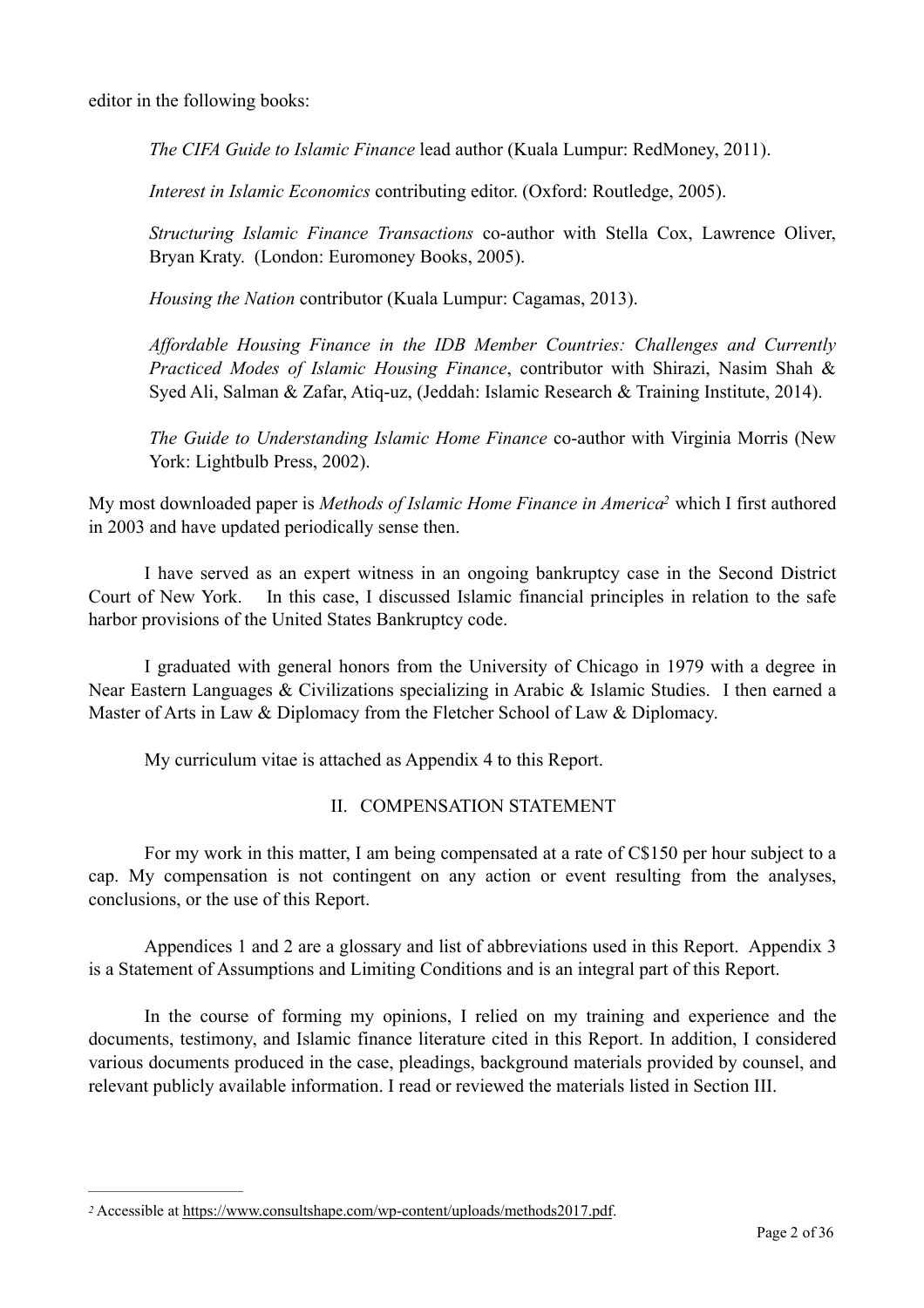# III. DOCUMENTS REVIEWED

I was researched or was provided with the following documents, which are relevant to this Report:

- 1. January 30, 2005 UM Fatwa re mudaraba with Central
- 2. April 11, 2005 Business Loan General Security Agreement
- 3. April 11, 2005 Master Mortgage Assignment Security Agreement
- 4. July 4, 2005 UM Fatwa re mudaraba with financial institutions
- 5. July 4, 2005 UM Fatwa re home finance diminishing musharaka
- 6. August 26, 2005 letter from Central to UM affirming that their relationship is a mudaraba.
- 7. February 15, 2006 Amended and Restated Commitment Letter
- 8. November 2, 2006 Master Mortgage Sale and Administration Agreement
- 9. June 7, 2007 Commitment Letter
- 10. April 11, 2010 UM website screenshot
- 11. July 12, 2010 Executed UM Musharaka Agreement for Housing Finance
- 12. September 19, 2011 Affidavit of Mufti Yusuf Panchbaya
- 13. September 26, 2011 Invoice #011 Multicultural Consultancy Canada Inc.
- 14. October 21, 2011 letter from Shahzad Siddiqui on behalf of Multicultural Consultancy Canada Inc. relating to safekeeping of payment received.
- 15. November 10, 2011 Examination of Omar Kalair, Ontario Superior Court of Justice
- 16. November 10, 2011 Examination of Yusuf Panchbaya, Ontario Superior Court of Justice
- 17. 2012 Forensic Accounting Report
- 18. UM Financial Brief of Evidence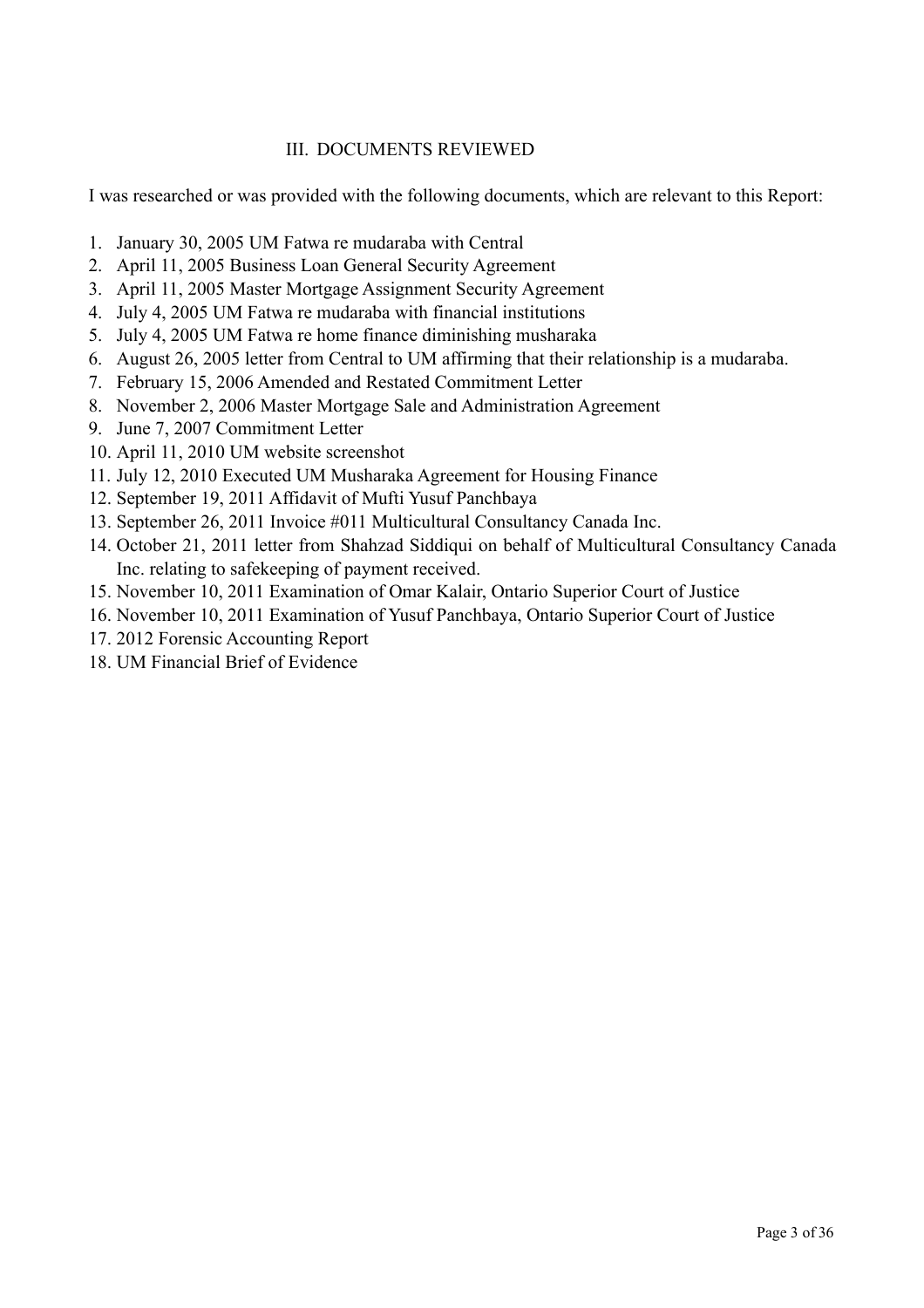# IV. SUMMARY & CONCLUSIONS

Upon reviewing the documentation, I have made the following conclusions:

- 1. Relying upon the letter from Central and consistent with certain market practices, UM was operating with Central on the basis of a Mudaraba model.
- 2. UM was operating with its homeowners on the basis of a declining musharaka model similar to others used in Canada, the US and the Middle East.
- 3. Although UM did not always follow best practices of Islamic Finance, Mr. Kalair's management of the relationship between UM, Central, and the homeowners, appears to have been conducted with a bona fide attempt to comply with generally accepted principles of Islamic Finance.
- 4. Mr. Kalair would have had a reasonable expectation that funds paid into UM by homeowners as part of the mudaraba's revenues were available for use by UM to pay reasonable expenses of the mudaraba project including legal fees and scholars' invoices.
- 5. The invoice for deferred payment remitted by MCC would appear to someone in Mr. Kalair's position as being legitimate and actionable.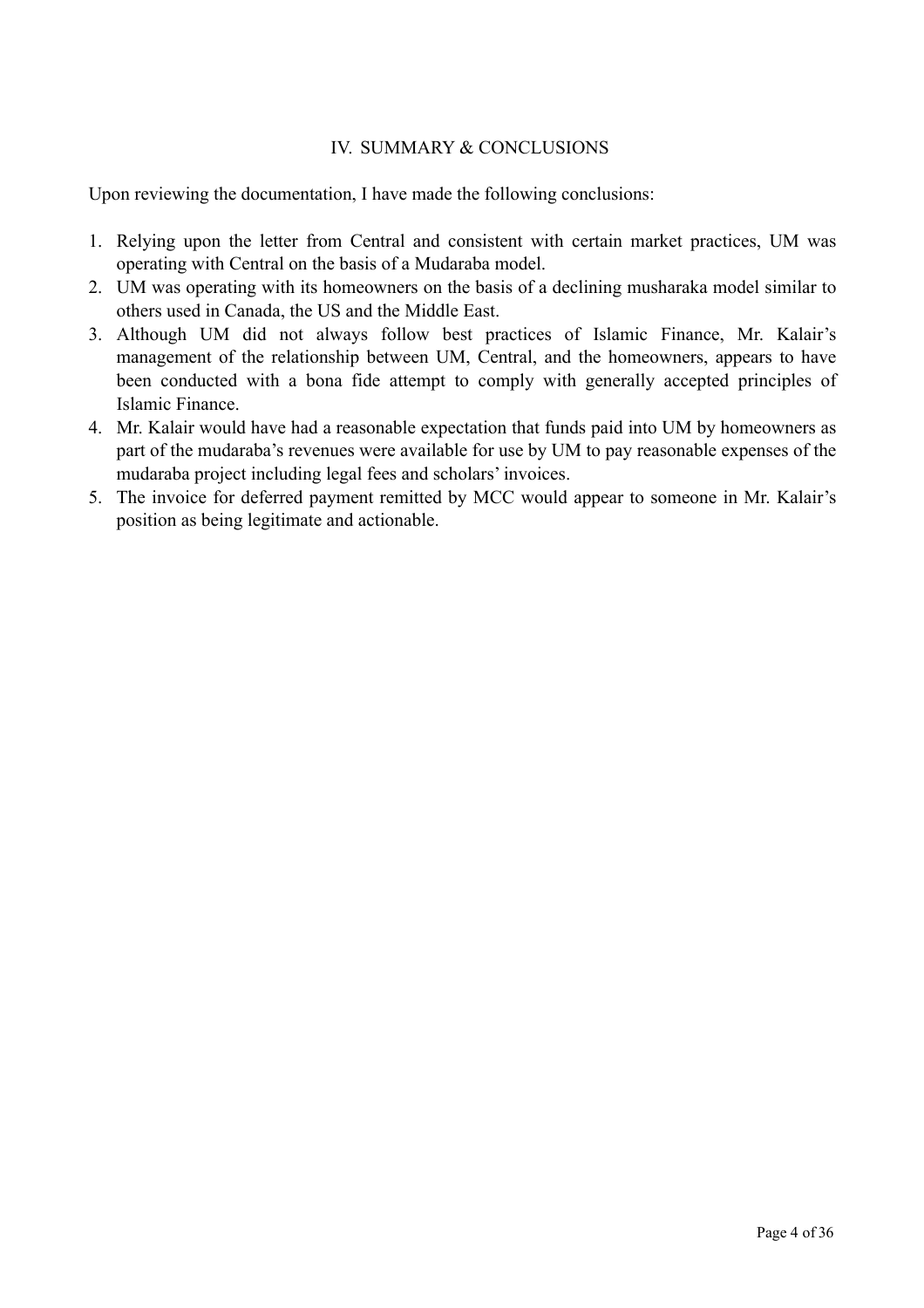#### V. DISCUSSION

#### A. ROLE OF ISLAM AND SHARIAH IN HOUSING FINANCE

 Islamic banking and finance is a revival of faith-based rules governing how commercial and financial transactions are executed. There are three primary layers of religiously mandated governance. The first is the prohibition of interest. The second relates to the execution of contracts. The third is the exclusion of certain activities for moral reason. The first and second of these processes affect how Islamic banks and mortgage companies manage liquidity and provide home financing. The third typically requires a financial institution to engage an independent Shariah advisor or form a Shariah Supervisory Board ("SSB").

 Because of the prohibition of interest, the risk assets of most Islamic financial institutions ("IFI") are predominately sales receivables, investments in assets subject to customer leases, and equity-like operations. For instance, a home financing operation may be based by the IFI purchasing a house from a third-party seller at a customer's direction and selling it onwards to the same customer in an operation called murabaha. Alternatively, the IFI might jointly buy the house with the customer in an operation called musharaka (we will diagram the musharaka home buying operation below).

 The liabilities (sources of funds) for IFIs are interest free loans which are used for checking accounts at banks, sales payables, obligations under equity-like operations and trade obligations. The most common form of equity-like funding is called mudaraba (we will diagram a typical mudaraba below). The typical IFI may be operated to compete with conventional financial institutions ("FI"), but is built on unique credit and liability structures. The asset and liability structure of an IFI will have different liquidity characteristics compared to a conventional FI. This is because certain assets like sales receivables are not discountable. The Shariah treats receivables akin to cash. Hence, sale at a discount or premium would generate interest, riba[.3](#page-4-0)

<span id="page-4-3"></span> The prohibition of interest means that IFIs neither borrow nor lend in the traditional sense. Instead, they create risk assets using selling and investing contracts. When the obligors pay late, the Islamic bank is not permitted to charge late or penalty interest. Nonetheless, some IFI charge penalty interest and give it to charity[.4](#page-4-1)

<span id="page-4-5"></span><span id="page-4-4"></span> The second concern is an instruction to avoid or minimize *gharar*. This is generally translated to mean forms of contractual ambiguity or conditions which make a contract uncertain or open to disputes[.](#page-4-2)<sup>[5](#page-4-2)</sup> The concept of gharar may arise if conditionality is introduced into a sale, then the sale is not valid. An example would be a Purchase & Sale agreement for a house in Connecticut. The Connecticut agreement will contain many contingencies that must be completed for the sale to proceed. The Shariah would view the contingencies as rendering the agreement as

<span id="page-4-0"></span><sup>&</sup>lt;sup>[3](#page-4-3)</sup> Muhammad, Marjan and Mezbah Uddin Ahmed, eds., Islamic Financial System: Principles & Operations (Kuala Lumpur: International Islamic Research Academy, 2016), p. 419.

<span id="page-4-1"></span>AAOIFI (2010) Shariah Standard 3 Appendix B Article 7 permits penalty interest only if it is stipulated in the contract [4](#page-4-4) and given to charity in the name of the obligor. Generally, the contractual stipulation is structured as an instruction from the obligor to the bank.

<span id="page-4-2"></span><sup>&</sup>lt;sup>[5](#page-4-5)</sup> Saleh, Nabil, Unlawful gain and legitimate profit in Islamic law (Cambridge: Cambridge University Press, 1986. See pages 49 - 85 for a detailed discussion of gharar.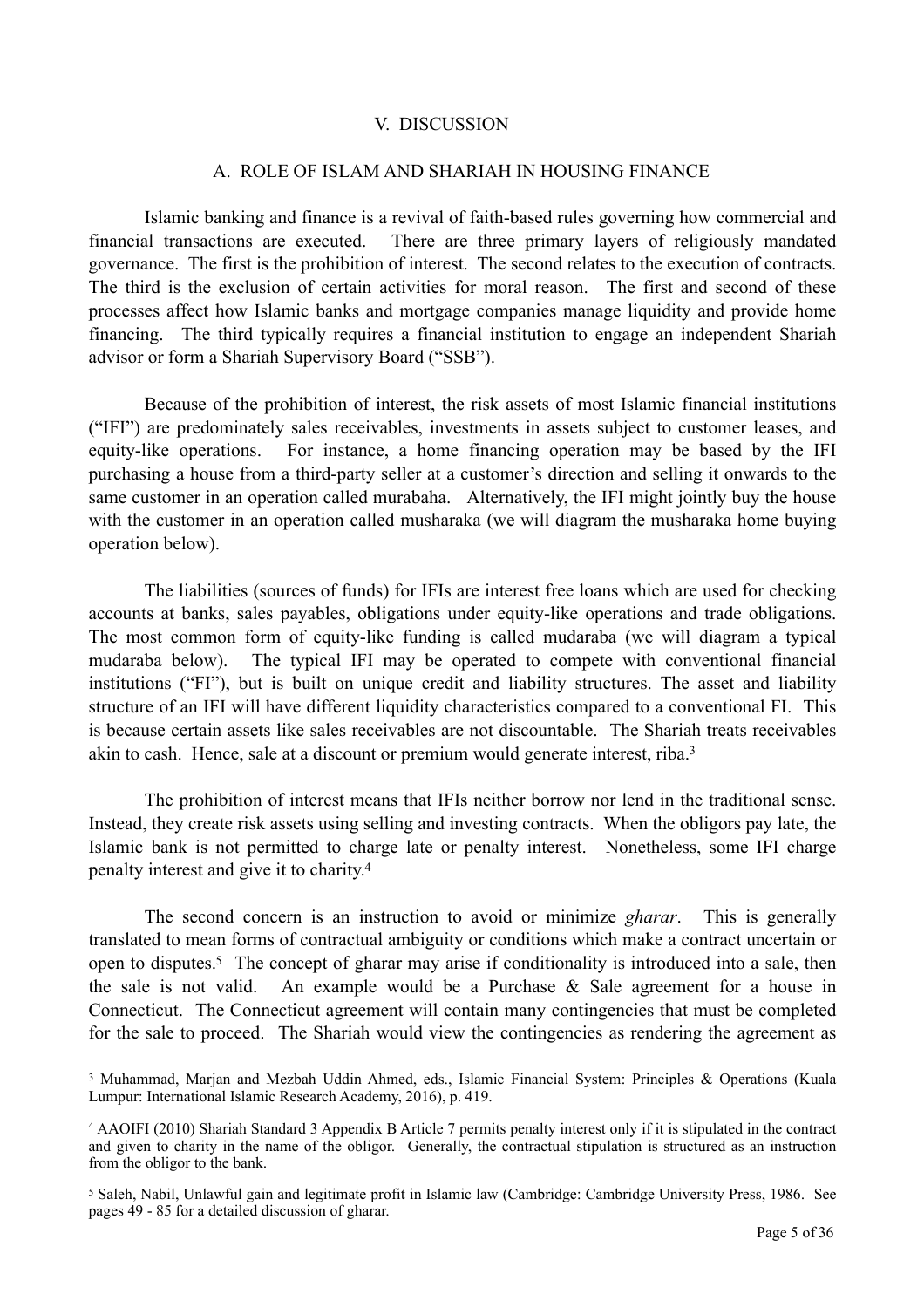non-contractual. The Shariah does, however, allow unilateral promises to bind the promissor with no obligation on the receiver of the promise.

 Shariah also introduces moral exclusions which affect the way certain contracts are used. For instance, an IFI may receive mudaraba funding from a conventional FI. In contrast, an IFI will not make an equity-like placement (i.e. a wakala, mudaraba or musharaka placement) with a conventional FI because the source of repayment is linked to interest and could be interest generated by loans to businesses morally repugnant to the Islamic bank. IFIs frequently make equity placements with each other as the sources of payment are free from interest and other problematic activities. Please see Appendix 1 for a glossary of Islamic financial terms and others applicable to this testimony.

 Finally, moral aspects are overseen by an SSB. The SSB should meet periodically with management to discuss business. The SSB may also perform or rely upon Shariah reviews or audits to determine whether or not management is engaging in the business in an acceptable way. The role of the SSB is discussed in detail in Section V.D. of this document.

 This report will make references to AAOIFI and its standards. Although AAOIFI is a multilateral organization that aspires to set the best practices for Islamic finance, its standards are not applied by every IFI and may not be feasible in many countries under current law and regulation.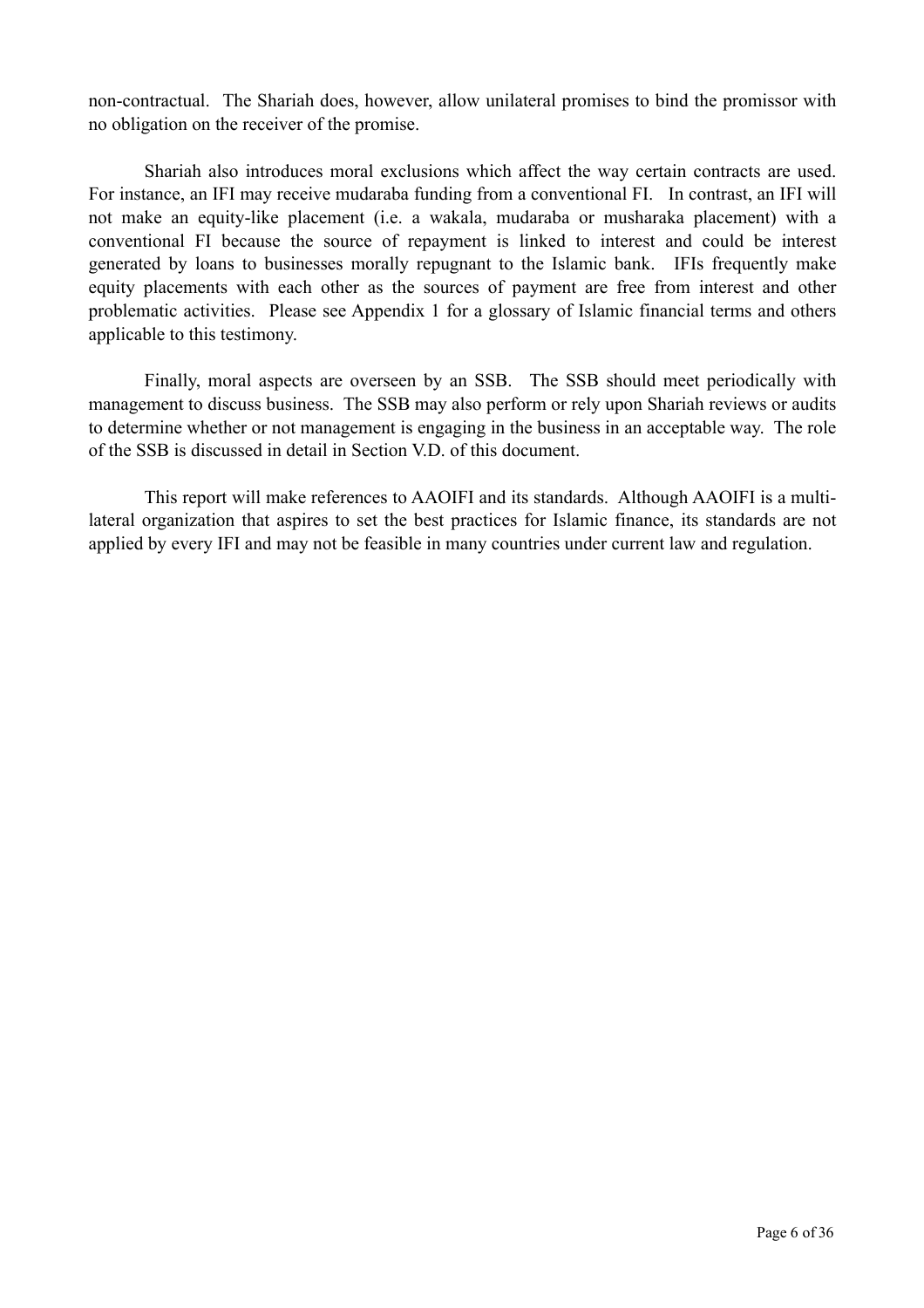#### <span id="page-6-6"></span><span id="page-6-5"></span>B. MUSHARAKA AND DECLINING MUSHARAKA

#### B.1. UNDERSTANDING MUSHARAKA

 In order to avoid interest, IFIs have been very adaptive. Depending upon local laws and regulations, different arrangements may be made. From a Shariah perspective, the challenge for [a](#page-6-0)sset and liability management is that murabaha<sup>6</sup> receivables may not be discounted[.](#page-6-1)<sup>7</sup> As a result, IFIs seek to originate assets which may be discounted or securitized from a Shariah perspective. These include assets subject to lease in a rent-to-own relationship, or equity partnership in property.<sup>8</sup>Within certain parts of the Islamic community, it is fashionable to prefer equity risk in a relationship called musharaka.

<span id="page-6-7"></span> In a musharaka, all parties invest. Theoretically, all investors may manage a musharaka. As this is often impractical, one member of the partnership is elected to manage the operations. A typical musharaka or *constant musharaka* is illustrated below:



<span id="page-6-9"></span><span id="page-6-8"></span>Figure 1: Basic Musharaka[9](#page-6-3)

 The form of musharaka used by UM for housing finance, however, was a *declining musharaka*. In this metho[d](#page-6-4), typically, there are two approaches. The property is co-owned<sup>[10](#page-6-4)</sup> and

<span id="page-6-0"></span>Murabaha is an installment sale contract. [6](#page-6-5)

<span id="page-6-1"></span>Once an asset has been sold, the receivable is treated as money. Hence, the gain to a buyer is viewed as riba. [7](#page-6-6) Mokhtar, Shabnam, ed., The CIFA Guide to Islamic Banking & Finance (Kuala Lumpur: RedMoney, 2011), p. 20.

<span id="page-6-2"></span><sup>&</sup>lt;sup>[8](#page-6-7)</sup> In these cases, one is discounting a real asset and not a cash flow.

<span id="page-6-3"></span><sup>&</sup>lt;sup>[9](#page-6-8)</sup>Derived from CIFA Guide, p. 33.

<span id="page-6-4"></span><sup>&</sup>lt;sup>[10](#page-6-9)</sup> This may be by contract, though a limited purpose company, or in a trust.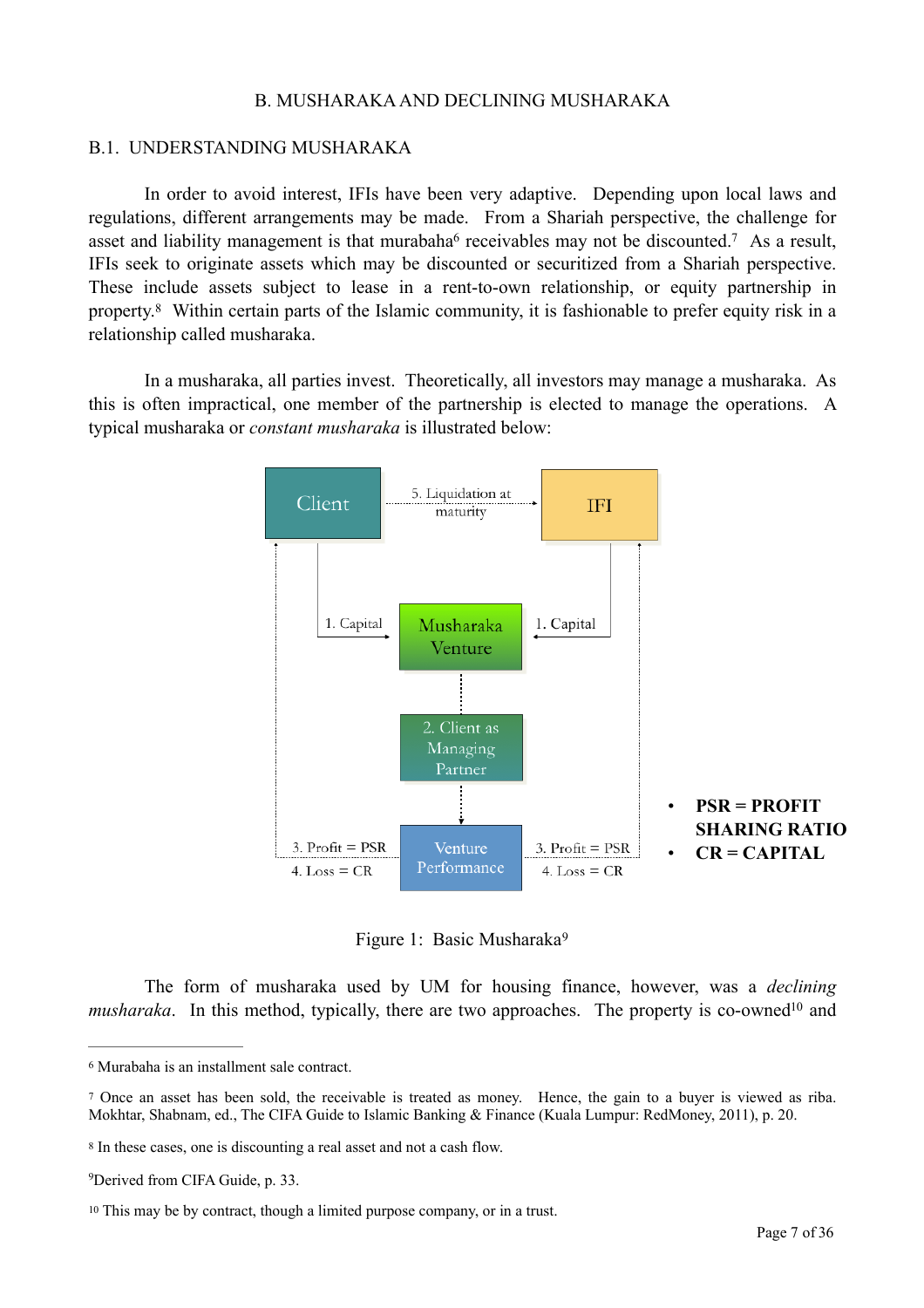the customer leases the property from the musharaka, and the customer makes periodic payments to buyout the investors[.](#page-7-0)<sup>[11](#page-7-0)</sup> In this structure, the customer often holds legal title and grants a mortgage to the investor[.](#page-7-1)<sup>[12](#page-7-1)</sup> The other approach is for the co-owners to form a limited liability company or trust to hold the property.



<span id="page-7-4"></span><span id="page-7-3"></span>Figure 2 shows the model used by UM which is a form of the typical model:

<span id="page-7-5"></span>Figure 2: Declining Musharaka used by UM Financial<sup>13</sup>

Step 1: UM established a mudaraba funding line with Central.

Step 2: a. As and when transactions took place UM mortgaged underlying musharaka properties to Central. b. UM pledged periodic payments to Central and passed these on as collected.

Step 3: UM and the Client enter a co-ownership or musharaka contract to purchase the houses. UM used funds raised under the mudaraba. The Client's contribution was akin to a traditional down payment. Title is in the Client's name.

Step 4: The Client grants a mortgage to UM or at UM's direction to Central.

<span id="page-7-0"></span><sup>&</sup>lt;sup>[11](#page-7-3)</sup> This is the method used by Guidance Residential in the United States.

<span id="page-7-1"></span> $12$  This is the method used by banks like Bank Muscat Meethaq in the Sultanate of Oman.

<span id="page-7-2"></span><sup>&</sup>lt;sup>[13](#page-7-5)</sup> Derived from: CIFA Guide, p. 33. Adapted to UM documents.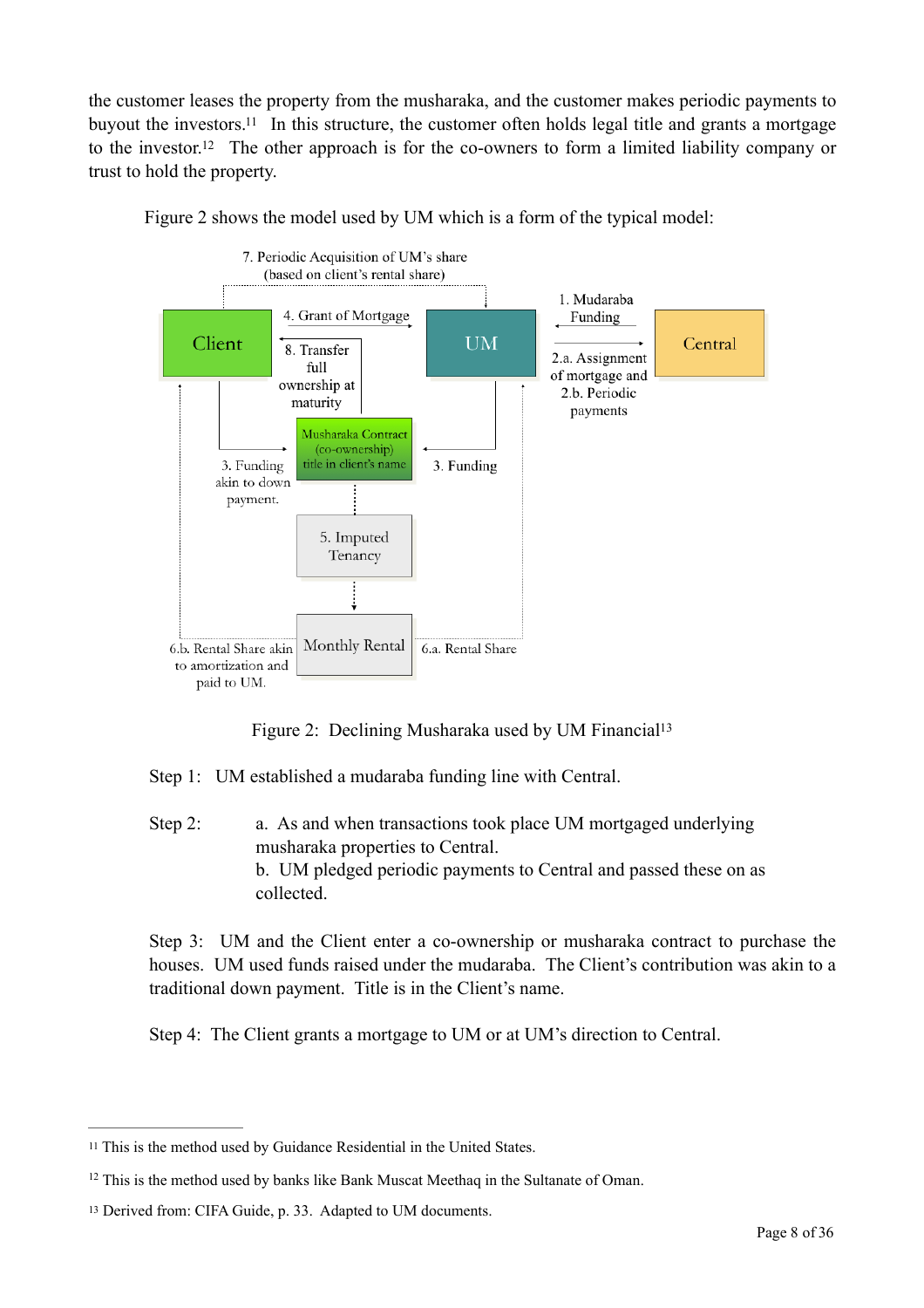Step 5: Under the musharaka agreement, the client enjoys the implied right to undisturbed occupancy as in a lease.

Step 6: a. A portion of the payment is UM's share of the rent and is a form of profit. b. A portion of the payment inures to the Client's benefit and is used to buy UM's stake in the property. c. In a Musharakah, the parties may agree on any profit sharing ratio. Losses are always absorbed according to the capital ratio[.14](#page-8-0)

<span id="page-8-7"></span>Step 7: With each periodic payment, UM's share in the house diminishes and the Client's increases.

Step 8: Once the Client has completed the contractual payments, the property is deeded to the Client and the relevant mortgage is to be released.

<span id="page-8-8"></span> The general rule of musharaka is that one partner cannot guarantee or provide collateral to the other. Because of the asymmetry favoring the consumer in a declining musharaka, the common practice is for the consumer to grant a mortgage over the property to the investor. This is a widely accepted practice[.](#page-8-1)<sup>[15](#page-8-1)</sup> An alternative perspective is that in declining musharaka, the purpose is to lease. AAOIFI allows collateral to be granted to assure fulfillment of the lessee's obligations.

# B.2. MUSHARAKA ACCOUNTING AND SHARIAH EXPENSES

<span id="page-8-11"></span><span id="page-8-10"></span><span id="page-8-9"></span> The AAOIFI accounting standard does not have a dedicated standard for Musharaka Mutanaqisa. However, in the Accounting for Musharaka standard (FAS 4), there is a discussion on Musharaka Mutanqisa accounting. Capital is recognized when disbursed, and measured at historical cost net of amount transferred to the customer[.](#page-8-3)<sup>[16](#page-8-2)</sup> Profit is recognized when distributed.<sup>17</sup> Since there is an element of lease embedded in the Musharaka, the profit to UM is pre-determined. AAOIFI Shariah Standard No 9 (Ijarah) allows taking collateral to secure rental payment from the lessee.<sup>18</sup> andincludes a rental acceleration clause.<sup>[19](#page-8-5)</sup> However, any rental acceleration is subject to final settlement, where the IFI may only claim rental that is due, and not future rental[.](#page-8-6)<sup>[20](#page-8-6)</sup> In this case, any payment of any kind made by a customer to UM should be treated as fulfillment of a contractual

<span id="page-8-13"></span><span id="page-8-12"></span><span id="page-8-0"></span><sup>&</sup>lt;sup>[14](#page-8-7)</sup> Para 3/1 Shariah Standard No 12 (Musharaka), AAOIFI Shariah Standard 2015, Bahrain.

<span id="page-8-1"></span><sup>&</sup>lt;sup>[15](#page-8-8)</sup> This is the practice of Bank Muscat Meethaq which uses a similar product for home finance in Oman. I served as an industry expert on Bank Muscat Meethaq's Shariah Supervisory Board from 2013 through 2017. The practice is common with other Islamic banks for similar for different products. For instance, Abu Dhabi Islamic Bank which I have advised since 2008 uses a lease to own product, but allows the renter to hold title in trust for the Bank. The renter then grants a mortgage to the Bank.

<span id="page-8-2"></span><sup>&</sup>lt;sup>[16](#page-8-9)</sup> Para 2/3 of FAS 4 Accounting for Musharaka, AAOIFI Accounting Standard (2015).

<span id="page-8-3"></span><sup>&</sup>lt;sup>[17](#page-8-10)</sup> Para 2/4 of FAS 4 Accounting for Musharaka, AAOIFI Accounting Standard (2015).

<span id="page-8-4"></span><sup>&</sup>lt;sup>[18](#page-8-11)</sup> Para 6/1 Shariah Standard No 9 Ijarah and Ijarah Muntahia Bittamleek, AAOIFI (2015).

<span id="page-8-5"></span><sup>&</sup>lt;sup>[19](#page-8-12)</sup> Para 6/1 Shariah Standard No 9 Ijarah and Ijarah Muntahia Bittamleek, AAOIFI (2015).

<span id="page-8-6"></span>Para 6/5 of Ijarah Standard: "6/5 In case of foreclosure of the security provided by the lessee, the lessor may deduct [20](#page-8-13) from such amounts only what is due in respect of rental for previous periods, and not all rental instalments, including instalments which have not yet fallen due and in respect of periods for which the lessee has not had the benefit of the leased asset. The lessor may also deduct from the security all legitimate compensations necessitated by the lessee's breach of contract."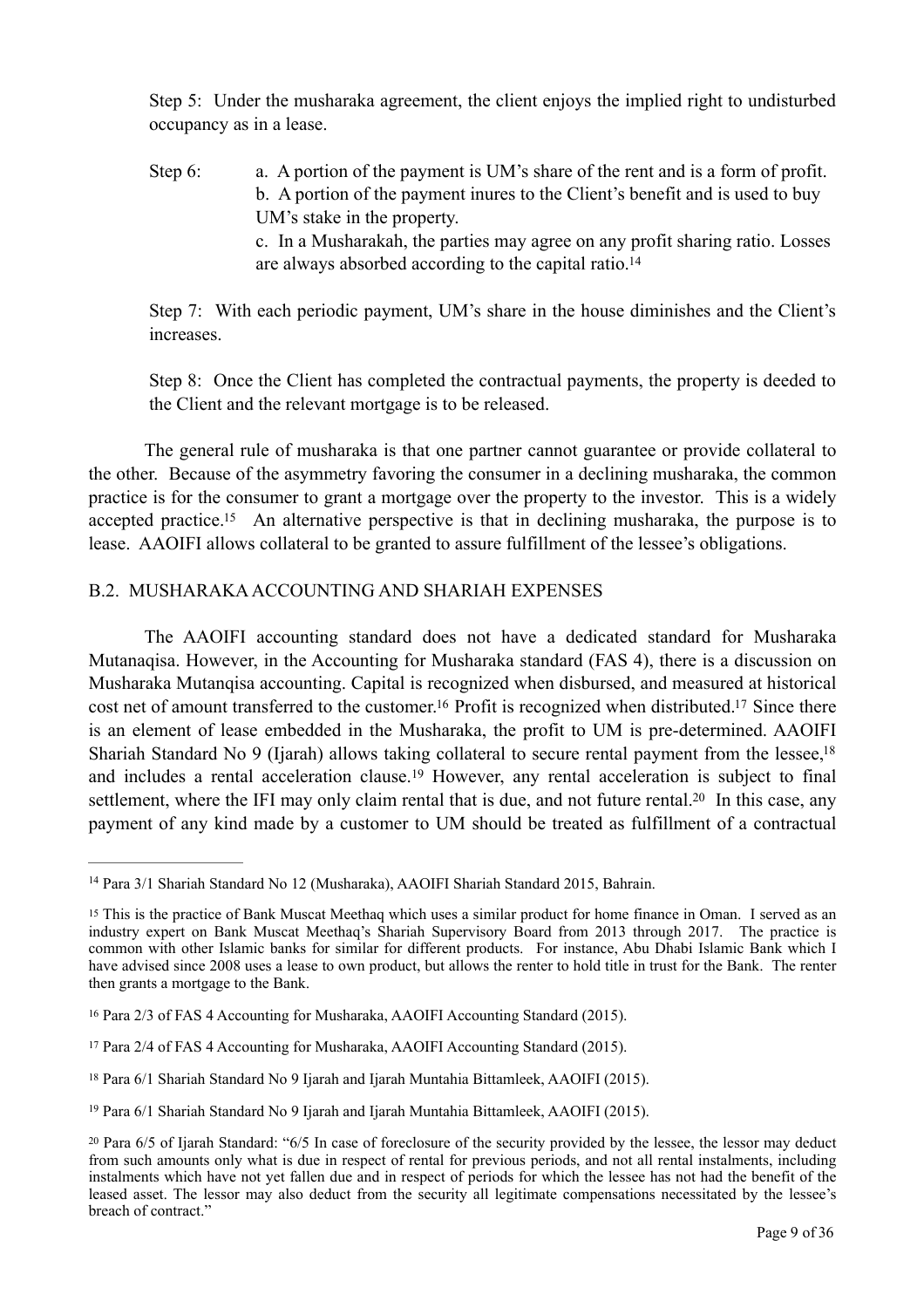obligation. Prepayments, which are not covered by AAOIFI, would be subject to either agreement, law or custom. Based on my extensive experience in the North American Islamic home finance market, prepayments are by contract or custom used for early curtailment[.](#page-9-0)<sup>[21](#page-9-0)</sup>

 On the one hand, the housing customers would correctly never expect that their payments wouldbe used for other than acquiring and using the house.<sup>[22](#page-9-1)</sup> On the other hand, once the payment is made to UM, we will examine whether or not paying expenses from the musharaka proceeds was a valid action by UM as mudarib for Central.

## <span id="page-9-4"></span><span id="page-9-3"></span>C. MUDARABA AND CENTRAL'S FUNDING OF UM

#### C.1. MUDARABA AND ITS INTERPRETATIONS

 The mudaraba contract is a widely used form of placement made to IFIs. Within the Islamic banking industry, mudaraba might also be referred to as Profit Sharing Investment Account ("PSIA") or Unrestricted Investment Account ("URIA"). There are two forms of mudaraba: restricted and unrestricted. Most Islamic banks receive unrestricted mudaraba placements. This allows them to use the money as they please. Often PSIA and URIA deposits have features that make them very secure. But, most non-bank IFI receive restricted mudaraba as was the case with Central's placements with UM Financial.

We could diagram the UM case as follows:



<span id="page-9-5"></span>Figure 3: Restricted Mudaraba<sup>23</sup>

 Based on Central's letter to UM date August 6, 2005, the mutual interpretation of the documents is as a mudaraba. Under this, Central agreed to:

 Step 1. inject funds solely into UM's home finance business (making this a "restricted mudaraba"), allowing

<span id="page-9-0"></span><sup>&</sup>lt;sup>[21](#page-9-3)</sup> In addition to my work with Guidance Residential and University Bank, I briefly consulted for UM's competitor Salam Financial. I was also a member of the Islamic Cooperative Housing Corp. of Toronto from the mid 1980s until the mid 1990s.

<span id="page-9-1"></span> $22$  As a housing customer, I would expect UM and its business partners like Central to have responsibility for any Shariah or other operational expenses.

<span id="page-9-2"></span><sup>&</sup>lt;sup>[23](#page-9-5)</sup> Adapted from: Mokhtar, Shabnam, ed., The CIFA Guide to Islamic Banking & Finance (Kuala Lumpur: RedMoney, 2011).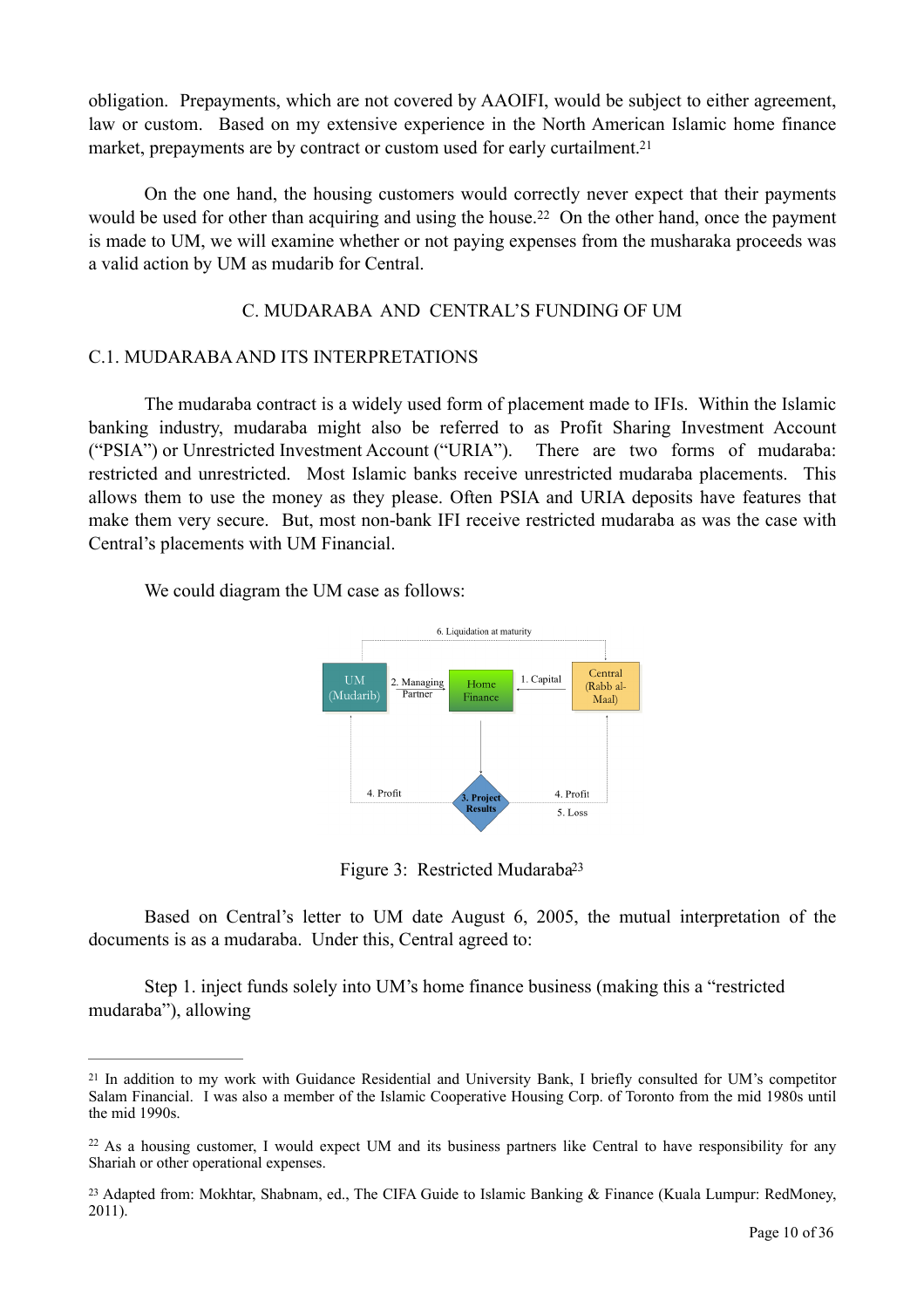Step 2. UM to be the transaction manager, servicing manager, and marketing agent. This meant that pursuant to a profit sharing ratio,

Step 4. Central and UM would share profits. In the event of a loss,

 Step 5. Central would bear any losses unless UM was negligent or malfeasant in the operation of the business. At such time that Central and UM agreed,

 Step 6. the mudaraba would terminate, the assets be liquidated for cash or transferred to Central as rab al mal.

Based on this understanding of a mudaraba operation and Central's letter of August 26, 2005, UM would logically believe that Central would behave as a silent partner as opposed to a secured lender.

 Two important features of a mudaraba are the exposure of the financier to the risk of financial loss, and the nature of termination. Mudaraba documentation may be very simple or quite complex. As a rule, the documentation should state how profit sharing takes place and which expenses of the mudaraba are to be paid from the capital or proceeds of the business activity. This is not always the case. Since Shariah compliance is the foundation of UM's business, UM might easily conclude, unless it were stipulated, that Shariah expenses belonged to the mudaraba. In other words, UM would treat payments as a pass-through to Central, net of expected or relevant mudaraba expenses and UM's profit share[.24](#page-10-0)

<span id="page-10-2"></span> Termination in the classical period was straight forward. The objective of a mudaraba was met. The members divided the profits, liquidated the assets, and the financial partner received back his capital or what was left of it. Generally, the profit payment date was the liquidation date. In modern times, the mudaraba is engaged in a continuous business operation. UM's housing business would have monthly payments and would remit this as a partial return of capital and a payment of profit. AAOIFI and modern Islamic scholars term the monthly payments as "constructive liquidation". In short, constructive liquidation refers to distribution based on the valuation of the assets.<sup>25</sup>This allows the mudaraba to continue to operate. Some mudaraba contracts have a fixed term, some do not. The latter are deemed "continuous".

<span id="page-10-3"></span> The features of the UM - Central relationship were documented in a business loan agreement, two commitment letters and two collateral agreements. The business loan and commitment letters align to a mudaraba. But, this requires interpretation. Just prior to the formation of UM, the former rector of Al Azhar University Dr. Mohamad Tantawi issued a fatwa

<span id="page-10-0"></span><sup>&</sup>lt;sup>[24](#page-10-2)</sup> AAOIFI gives wide flexibility to profit sharing and allows profit sharing from gross revenue, operating revenue or EBITDA.

<span id="page-10-1"></span>Para 3/1/2/1 of AAOIFI Shariah Standard No 40 (Distribution of Profit in Mudarabah-Based Investment Accounts) [25](#page-10-3) defines constructive liquidation as follows "in addition to cash amounts, non-cash assets are valued by experts, along with valuation of all debts with regard to possibilities of collection and appropriate allocations for bad debts". In the Shariah basis section of the standard, AAOIFI highlights that constructive liquidation is acceptable in Shariah and has been approved by other bodies including the International Fiqh Academy.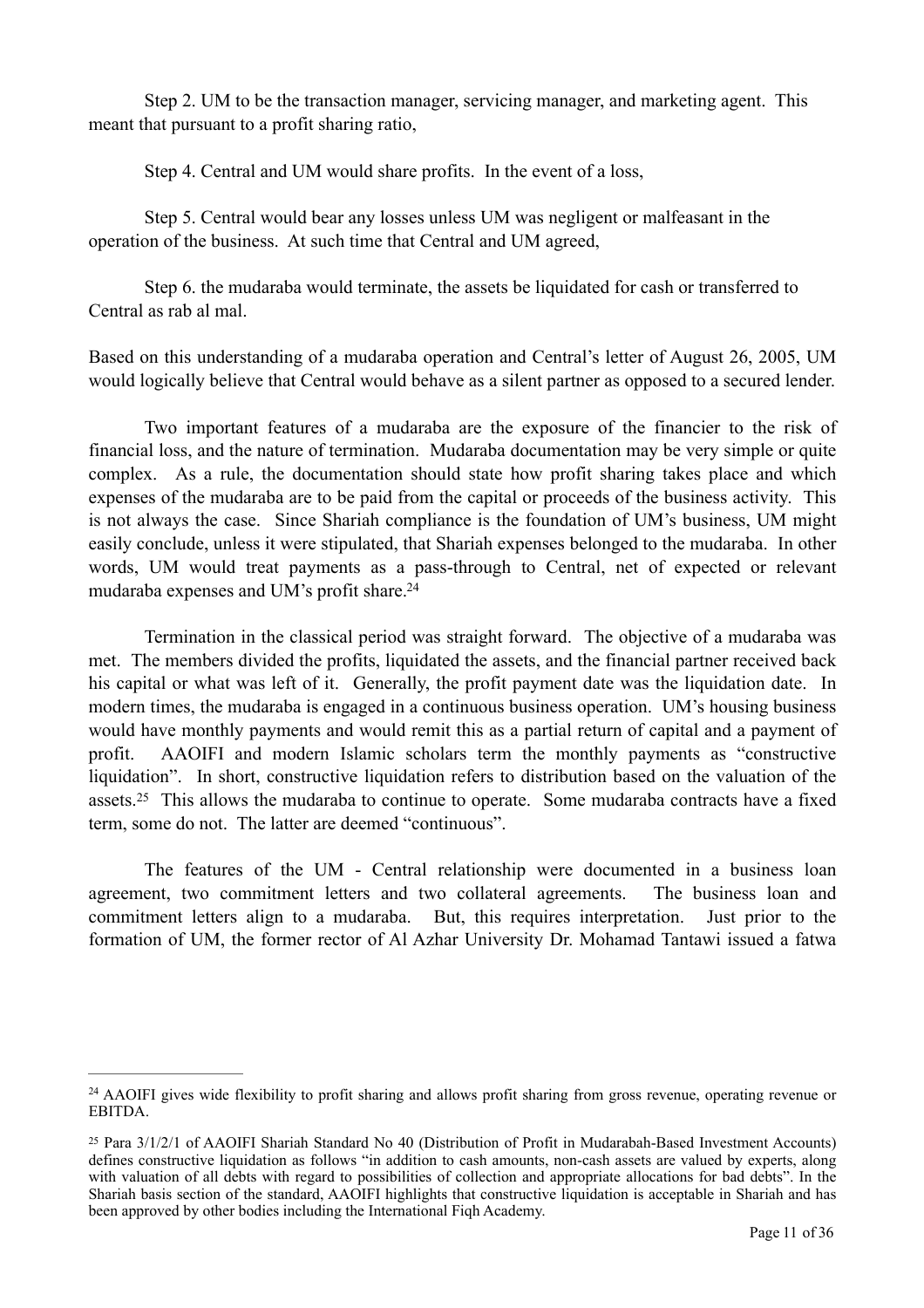<span id="page-11-4"></span>which gives an interpretation that would allow one to view an agreement like the business loan agreement, CL 06 and CL 07 as forms of mudaraba[.26](#page-11-0)

<span id="page-11-5"></span> During the time of the UM - Central commitment letters, a number of mudaraba sukuk were issued. In many of them, the expected return uses the same formula that is used to calculate interest[.](#page-11-1)<sup>[27](#page-11-1)</sup>

<span id="page-11-6"></span> The UM-Central relationship is termed a commitment letter and uses the terms borrower/ lender. These are not prima facie disqualifications. In cases like UM and Central, when an IFI deals with a conventional FI, Arabic terminology like "mudaraba" may not be applied. The arrangement may use plain English terms such as "funding agreement", "facility", "credit agreement" or the agreement may not have a specific name. It may also use conventional finance terminology.<sup>28</sup>It is also an unfortunate reality that even experts and the press specializing in Islamic finance often label the counter-parties to such arrangements as "borrowers" and "lenders"[.29](#page-11-3) As a result, determining whether or not a structure complies with the rules of mudaraba often requires interpretation. In the case of the UM-Central relationship, this interpretation is buttressed by the August 2005 letter.

<span id="page-11-7"></span> In the typical mudaraba, there is a written contract. This may be very brief, as short as one paragraph. Or, it may be detailed an expansive reaching tens of pages. The most important characteristic of the contract is that it identifies the mudarib (the investment manager), the rab al mal (funding, investing party), and identifies a profit sharing ratio. The counter-signatures indicate an offer and an acceptance formalizing the contract for Shariah purposes. From time to time, the

<span id="page-11-0"></span>El-Gamal, Mahmoud, The recent Azhar fatwa: Its logic, and historical background, 2003 accessed at [http://](http://www.ruf.rice.edu/~elgamal/files/azharfatwa.pdf) [26](#page-11-4) [www.ruf.rice.edu/~elgamal/files/azharfatwa.pdf.](http://www.ruf.rice.edu/~elgamal/files/azharfatwa.pdf) El-Gamal notes the range of discussion including opposition to the fatwa. It is likely, that if known to UM's scholars, they would not have had the capacity to make a determination contrary to the fatwa.

<span id="page-11-1"></span><sup>&</sup>lt;sup>[27](#page-11-5)</sup> Many mudaraba sukuk were issued from 2005 - 2007. One of these was DP World Sukuk Ltd. which raised USD 1.5 billion for Dubai Ports World. In the offering memorandum dated June 27, 2007, it states both a profit sharing ratio and "…the Issuer will pay Periodic Distribution Amounts (as defined herein) to Certificateholders calculated on the basis of 6.25 per cent. per annum, on the outstanding principal amount of the Certificates." See page 3 at [http://](http://web.dpworld.com/wp-content/uploads/2014/01/DP-World-Sukuk-Limited.pdf) [web.dpworld.com/wp-content/uploads/2014/01/DP-World-Sukuk-Limited.pdf](http://web.dpworld.com/wp-content/uploads/2014/01/DP-World-Sukuk-Limited.pdf). In an independent unpublished study for the International Shariah Research Academy in 2011, Shabnam Mokhtar analyzed the structure of periodic payment clauses during this period and found the formulas like DP World to be widespread among sukuk based musharaka and mudaraba. Although the market changed in 2008 and this style ceased to be followed, it was endorsed by leading global scholars at the time of the UM - Central agreements.

<span id="page-11-2"></span><sup>&</sup>lt;sup>[28](#page-11-6)</sup> In many complex transactions, the use of Islamic and Arabic terminology is eschewed in favor of plain English. For instance, cross border agreements arranging investment into the United States are often either musharaka, mudaraba or investment wakala from a Shariah perspective. But, the documentation will state that they are "funding agreements". This will create capacity for interpretation as debt for tax purposes. An example is the East Cameron Gas Company Sukuk Trust of 2006 which issued musharaka certificates from the Cayman Islands. The arrangement for funds flowing into the US was a "funding agreement" (p. 3 of the offering memorandum) which the fatwa clarified to be a musharaka (p. 127 of the offering memorandum). The transaction was later challenged in US bankruptcy court under which the bankrupt operator attempted to argue that the arrangement was an unsecured loan and not a form of securitization under musharaka. The courts ruled in favor of the investors: see Harvard Law School Islamic Finance Panel September 26, 2011 Islamic Finance: Bankruptcy, Financial Distress and Debt Restructuring: A Short Report.

<span id="page-11-3"></span>S e e [https://www.velaw.com/uploadedFiles/VEsite/Resources/](https://www.velaw.com/uploadedFiles/VEsite/Resources/IslamicSyndicatedFinancingUnderdevelopedMethodShariaCompliantFinancing.pdf) [29](#page-11-7) [IslamicSyndicatedFinancingUnderdevelopedMethodShariaCompliantFinancing.pdf Vinson & Elkins operates a major](https://www.velaw.com/uploadedFiles/VEsite/Resources/IslamicSyndicatedFinancingUnderdevelopedMethodShariaCompliantFinancing.pdf) Islamic finance business from its Dubai office and still calls the counterparties borrower and lender. In a recent article about an Islamic finance platform in India, Salaam Gateway (a Thomson Reuters website focused on Islamic finance and economy) referred to the customers who buy cars on installments as "borrowers". See [https://](https://www.salaamgateway.com/en/story/indias_first_shariahcompliant_p2p_platform_targets_growing_vehicle_finance_market-SALAAM27082018063422/) [www.salaamgateway.com/en/story/](https://www.salaamgateway.com/en/story/indias_first_shariahcompliant_p2p_platform_targets_growing_vehicle_finance_market-SALAAM27082018063422/) [indias\\_first\\_shariahcompliant\\_p2p\\_platform\\_targets\\_growing\\_vehicle\\_finance\\_market-SALAAM27082018063422/](https://www.salaamgateway.com/en/story/indias_first_shariahcompliant_p2p_platform_targets_growing_vehicle_finance_market-SALAAM27082018063422/).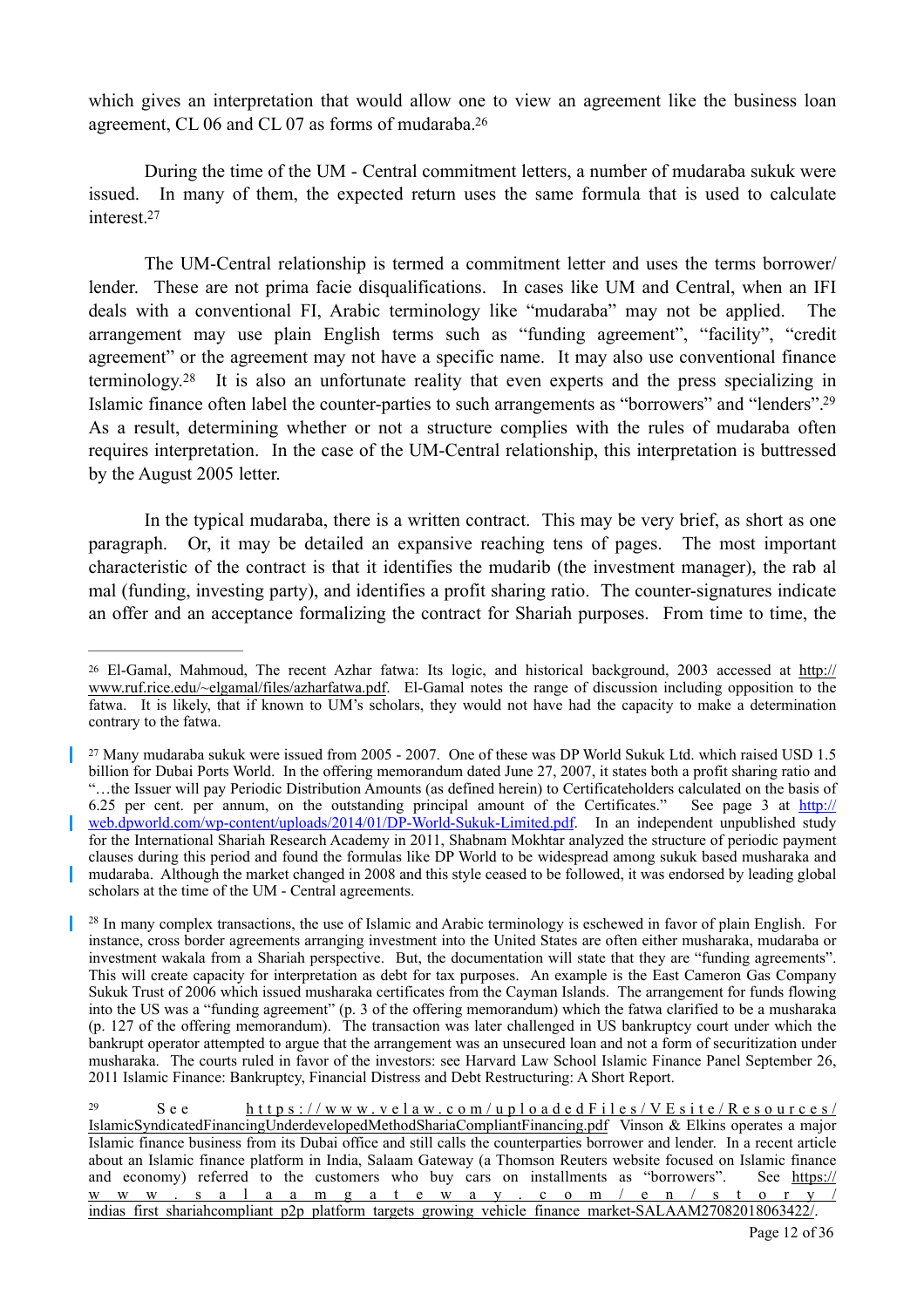parties operate normally under the mudaraba without having signed and are deemed to have contracted by their behavior. Taking the into account the August 2005 letter, these factors are apparent in the Commitment Letter. The profit sharing ratio, however, must be inferred against the formula and the anticipated yield from the underlying musharaka housing instruments[.30](#page-12-0)

#### <span id="page-12-1"></span>C.2 MUDARABA EXPENSES

 The primary position on collateralizing a mudaraba is that it may not guarantee the capital or return on capital. Collateral, however, may be used to assure adherence to the mudaraba terms and protect the investors in an asymmetrical relationship. The asymmetry is a result of the mudarib having full control of the business and holding assets in the mudarib's name. Collateral levels the playing field. Hence, it is not surprising that UM acceded to Central's request to enter into Master Mortgage Assignment Security Agreement of April 11, 2005 ("MMSA 05") and later the Master Mortgage Sale and Administration Agreement of November 2, 2006 ("MMSA 06"). Although MMSA 06 is entitled a sale agreement, it runs in tandem with the Commitment Letters dated February 15, 2006 ("CL 06") and June 13, 2007 ("CL 07"). The Commitment Letters are silent about the application of disbursed funds so long as they are used for the purpose "…to finance residential mortgages…" as stated in clause 1.(D) in CL 06 and "…to provide UMC with funds to finance residential mortgages…" in CL 07.

 As highlighted in the Musharaka section, in Shariah, parties to a mudaraba have flexibility in agreeing to any profit sharing ratio. AAOIFI's Shariah Standard No 40 (Distribution of Profit in Mudarabah-Based Investment Accounts) reiterates that "the method of profit distribution should be well known so that no room is left for uncertainty and dispute." (para 4/1). In this case, since there was no detailed agreement on the matter, I will highlight a few practices in the market.

[Remainder of page deliberately left blank.]

<span id="page-12-0"></span><sup>&</sup>lt;sup>[30](#page-12-1)</sup> Para 5/2 AAOIFI Shariah Standard No 40: 5/2 There is no prohibition against setting an expected rate of return which is not considered to be binding if not achieved, even if it is reached through a feasibility study. However, final distribution of profits should be based on realization of profit after actual or constructive liquidation, rather than on such expected rate of return.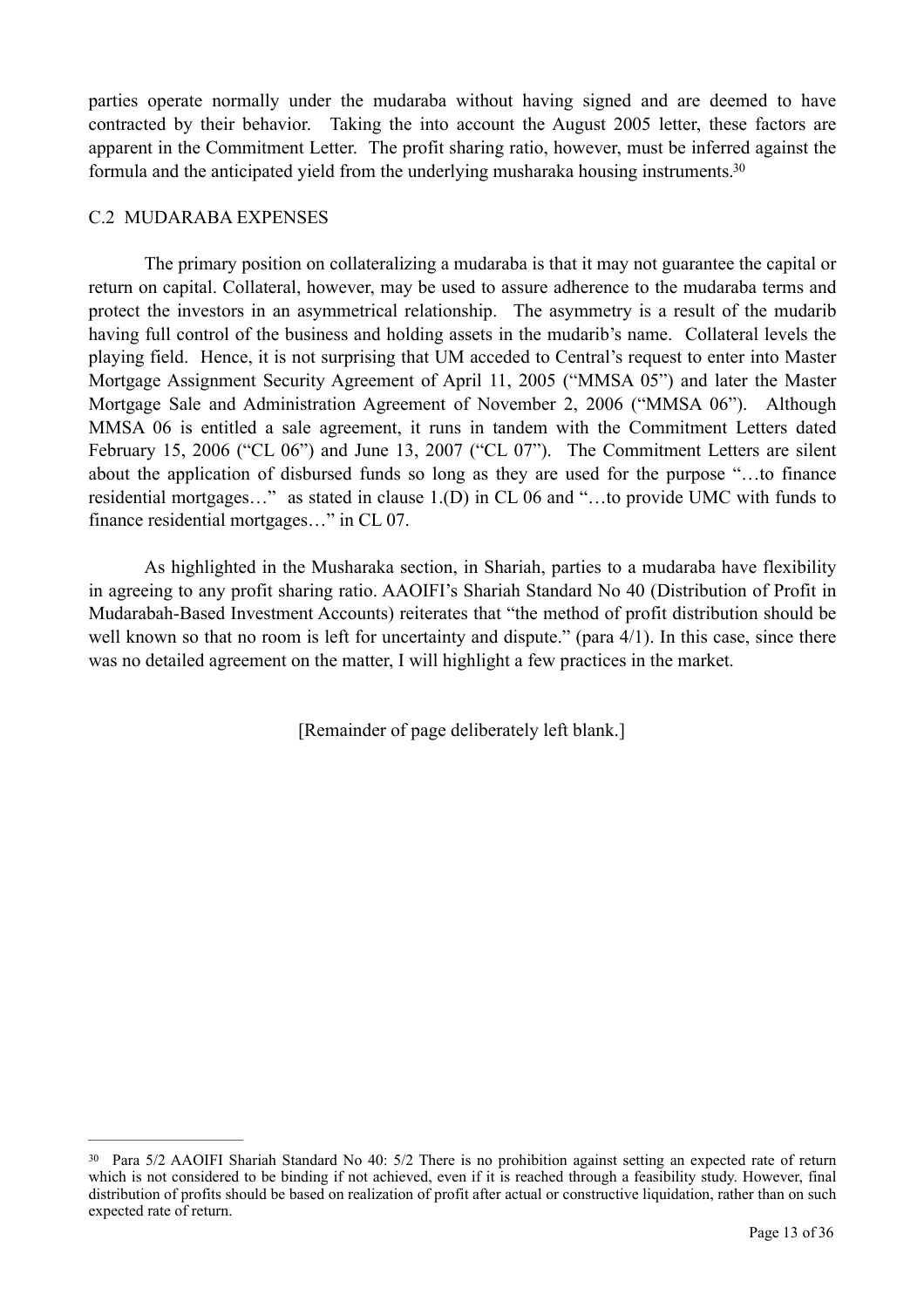## 1. **AAOIFI's discussion of expenses in the context of liquidation of the investment account.** Para 3/2 of AAOIFI Standard No 40, highlights the following:

Realization of profit in investment accounts does not take place before the following steps:

3/1/2/1 Liquidation of Mudarabah assets, which can be either actual liquidation where all the assets are converted into cash and all debts are collected, or it can be constructive liquidation where, in addition to cash amounts, noncash assets are valued by experts, along with valuation of all debts with regard to possibilities of collection and appropriate allocations for bad debts.

3/1/2/2 Covering of the following expenses:

- (a) Expenses relating to utilization of the balances of the investment accounts by charging each operation with the **direct expenses** incurred in its execution.
- (b) The share of the balances of the investment accounts from **shared expenses**, excluding expenses relating to the institution's own activities.
- (c) Investment accounts **should also not be charged with the expenses of the tasks which have to be performed by the Mudarib**. Such expenses include the expenses of the investment departments and the bodies which endorse their decisions as well as the expenses of the follow-up and accounting departments. It is also permissible to specify a ceiling for the expenses above which all the expenses are to be borne by the Mudarib

3/1/2/3 Deduction of the **allocations and reserves** relating to the investment, from investment income so as to arrive at distributable profit. In this case, allocations for bad debts and reserve for rate of returns have to be deducted from gross profit, whereas reserve for investment risks has to be deducted after deduction of the Mudarib's share.

 In summary, AAOIFI Shariah Standard No 40 allows deduction of direct expenses and shared expenses, but not indirect expenses that is the responsibility of the Mudarib. This discussion is general, and the standard discusses this in the context of unrestricted investment account, where the investor is participating in the general pool of the IFI. In unrestricted mudaraba, the Mudarib (i.e. the IFI) is managing many activities and portfolio.

#### **2. Practices of Islamic banks in the market**

 The Islamic banks usually have an internal profit determination method for distribution to their investment account holders (i.e. their depositors). These may differ from bank to bank, unless the regulators specifies certain guidelines. For example:

- <span id="page-13-2"></span>a. Kuwait Finance House Bahrain does not have a note to account on how the line item "Return on equity of investment account holders before Group's share as mudarib" in theincome statement was derived.<sup>[31](#page-13-0)</sup> Note 21 discusses the changes in the profit sharing ratio, and the amount of the investment account holder deposit, but not the details of the profit calculation.
- <span id="page-13-3"></span>b. Dubai Islamic Bank (UAE) has a note to account on depositors and Sukukholders share ofprofit<sup>[32](#page-13-1)</sup> however the note focuses on overall changes in the profit paid to the investment accountholders instead of how the profit was calculated.

<span id="page-13-0"></span><sup>&</sup>lt;sup>31</sup> Refer page 32 [https://www.kfh.bh/bahrain/en/reports/bahrain/Annual-Reports/Annual-Report-2017/document\\_en/](https://www.kfh.bh/bahrain/en/reports/bahrain/Annual-Reports/Annual-Report-2017/document_en/KFH%2520Annual%2520Report%25202017.pdf.pdf) [KFH%20Annual%20Report%202017.pdf.pdf](https://www.kfh.bh/bahrain/en/reports/bahrain/Annual-Reports/Annual-Report-2017/document_en/KFH%2520Annual%2520Report%25202017.pdf.pdf)

<span id="page-13-1"></span><sup>32</sup> Refer page 11 for income statement [https://www.dib.ae/docs/default-source/financial-reports/](https://www.dib.ae/docs/default-source/financial-reports/2017_annualreport_en.pdf?sfvrsn=4069ce97_24) [2017\\_annualreport\\_en.pdf?sfvrsn=4069ce97\\_24](https://www.dib.ae/docs/default-source/financial-reports/2017_annualreport_en.pdf?sfvrsn=4069ce97_24)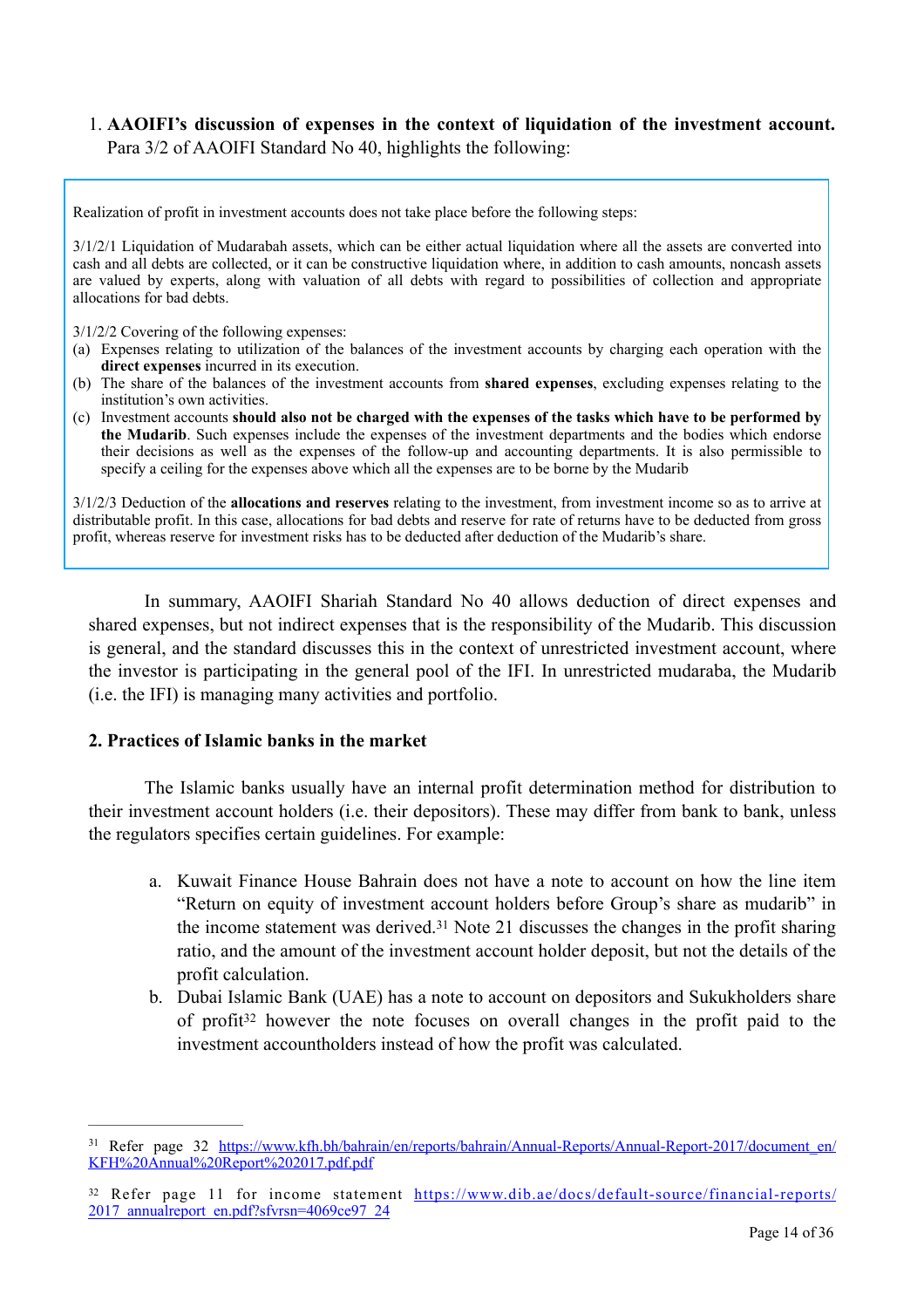<span id="page-14-1"></span>c. Meezan Islamic Bank (Pakistan) interestingly shed some light on the profit calculation for the investment accountholders in the annex to the Directors Report.<sup>33</sup>

 AAOIFI Accounting Standard, FAS 1 (General Presentation and Disclosure in the Financial Statements of Islamic Banks and Financial Institutions) shows a sample statement for the restricted investment account. Please refer to Figure 4. In this statement, on top of the management fee, the administrative expenses are also deducted.

 Since expenses are not specified, UM would interpret that the provision of Islamic mortgages would require fatwa and Shariah audit. The market generally requires a party independent of the business to review products. Likewise, the same or other independent party should periodically review the business for Shariah compliance. (Please see Section C below.) As a result, UM would likely believe that financing *Shariah compliant* residential mortgages would allow UM to use mudaraba funds to establish and maintain evidence of Shariah compliance.

 This view would have been supported in UM's view by the treatment of expenses in the collateral agreements. In MMSA 06, expenses are covered in Article 8 Servicing & Administration of the Mortgages section 8.2(q) "The Assignor may deduct, at its option, expenses and fees authorized pursuant to the Agreement and …". This follows an identical clause in Article 6.2(vii) MMSA 05. As the mudaraba did not, in UM's view, allow much option, the Shariah expenses, except for meeting fees, were deferred until Central forced the liquidation of the mudaraba. Intriguingly, CL 06 and CL 07 appear to be restrictive on UM paying expenses whereas MMSA 05 and MMSA 06 give UM more freedom.

 Finally, UM would account for the home finance musharakas on their own internal balance sheet, tracking any pre-payments or lump sum payments from homeowners in settlement of their total obligation. As the mudarib in the relationship with Central, such payments form part of the mudaraba project assets and may be used to pay eligible expenses under the mudaraba.

# C.3. MUDARABA TERMINATION

 A mudaraba termination is stipulated in the agreement as in CL 06 and CL 07 for each drawing giving each one a maturity of one to five years. On the assumption that the underlying investments have maturities of twenty five years, UM would reasonably assume that the drawings would be continuously renewed. If not, then instead of liquidation, the mudaraba should have been terminated.

 As noted in B.1., a termination would mean liquidation of the underlying assets. In the case of UM and Central, these would have been the housing musharakas. Since Central agreed that these assets could have a term of twenty five years, it would be impractical for Central demand cash or a sale of the underlying houses. Indeed, Central took a charge on the housing assets. Therefore, the first step in termination would have been an accounting of the financial position of UM, whether

<span id="page-14-0"></span><sup>33</sup> Refer page 84:<https://www.meezanbank.com/wp-content/themes/mbl/downloads/annualreport2017.pdf>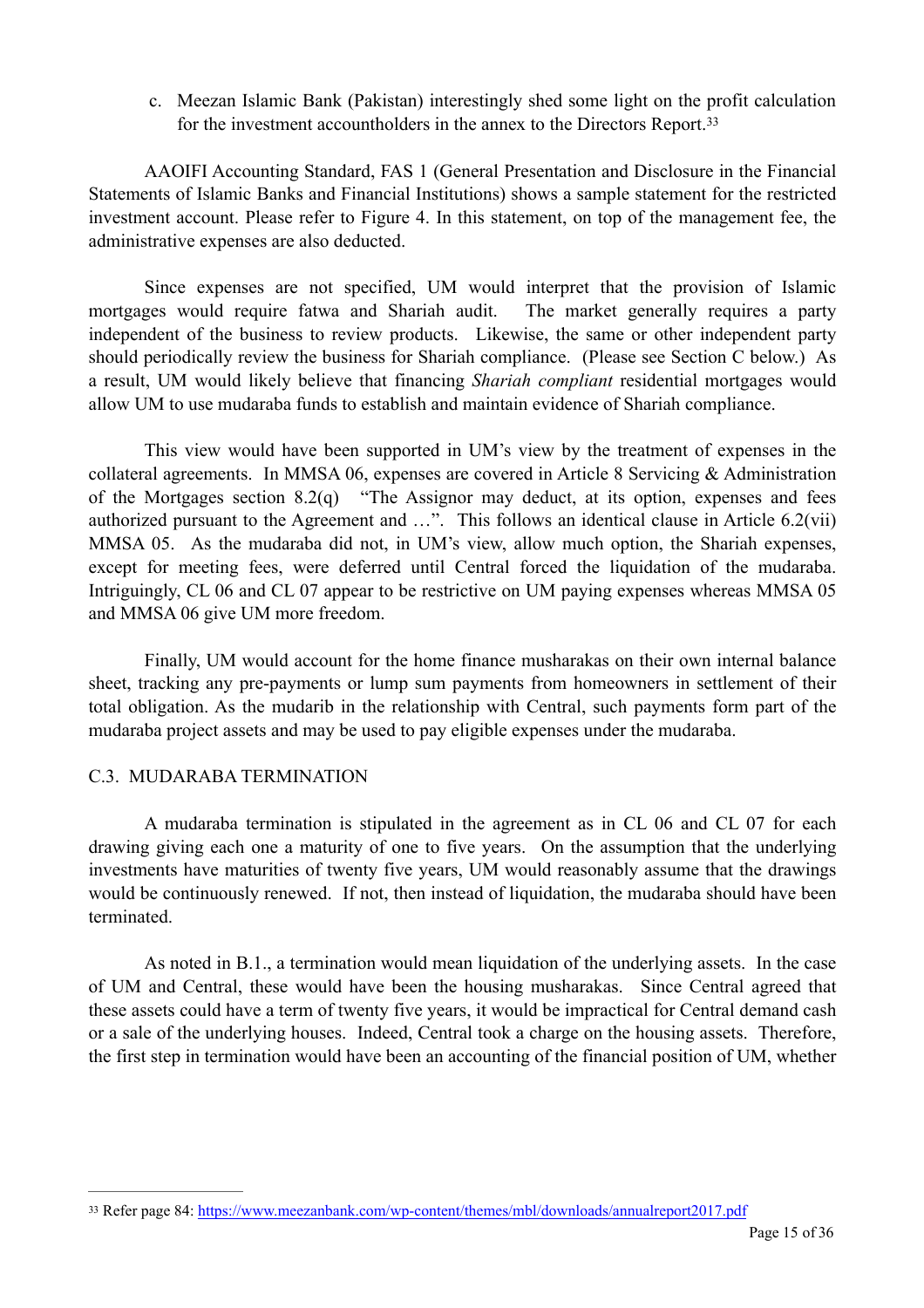<span id="page-15-2"></span>or not there were legitimate mudaraba expenses like the Shariah expenses, and then a determination of final profit or loss[.](#page-15-0) [34](#page-15-0)

 The final accounting, taking into account settlement of outstanding expenses, should have had two clear outcomes:

 a. The status of payments to UM as mudarib/obligor/servicing administrator from the housing musharakas. All payments into UM as servicing administrator should have then shown customers as either up to date or in arrears. But, in all cases, settled through their last payment of any type including prepayments[.35](#page-15-1)

<span id="page-15-3"></span> b. Once the cash was in from the housing musharakas, the mudaraba would allow UM to settle related expenses. As noted above, UM would have understood these to include the long unattended Shariah scholars. In this case, the mudaraba might have terminated with a loss to the rab al mal being Central. .

 AAOIFI does not contemplate that the rab al mal is a traditional creditor. In other words, the rab al mal has the right to terminate and seek restitution from the mudarib in only two cases: negligence and malfeasance.

 a. Negligence would mean that UM failed to adhere to Central's underwriting standards set out in the various agreements; UM failed to keep proper books and records; UM failed to make timely collections; and UM failed to convey contractually required payments to Central.

 i. Although the housing market deteriorated, there does not appear to be any assertion that UM failed to observe Central's underwriting standards.

3/1/2 Actual and constructive liquidation

<span id="page-15-0"></span><sup>&</sup>lt;sup>[34](#page-15-2)</sup> AAOIFI Standard No 40 discusses about liquidation, whether actual or constructive, should take into account expenses.

Realization of profit in investment accounts does not take place before the following steps:

<sup>3/1/2/1</sup> Liquidation of Mudarabah assets, which can be either actual liquidation where all the assets are converted into cash and all debts are collected, or it can be constructive liquidation where, in addition to cash amounts, non cash assets are valued by experts, along with valuation of all debts with regard to possibilities of collection and appropriate allocations for bad debts.

<sup>3/1/2/2</sup> Covering of the following expenses:

Expenses relating to utilization of the balances of the investment accounts by charging each operation with the direct expenses incurred in its execution.

The share of the balances of the investment accounts from shared expenses, excluding expenses relating to the institution's own activities.

Investment accounts should also not be charged with the expenses of the tasks which have to be performed by the Mudarib. Such expenses include the expenses of the investment departments and the bodies which endorse their decisions as well as the expenses of the follow-up and accounting departments. It is also permissible to specify a ceiling for the expenses above which all the expenses are to be borne by the Mudarib

<sup>3/1/2/3</sup> Deduction of the allocations and reserves relating to the investment, from investment income so as to arrive at distributable profit. In this case, allocations for bad debts and reserve for rate of returns have to be deducted from gross profit, whereas reserve for investment risks has to be deducted after deduction of the Mudarib's share.

<span id="page-15-1"></span>In the Guidance Residential and University Bank cases in the US, home finance prepayments are applied to the early [35](#page-15-3) curtailment, shortening the term of the transaction.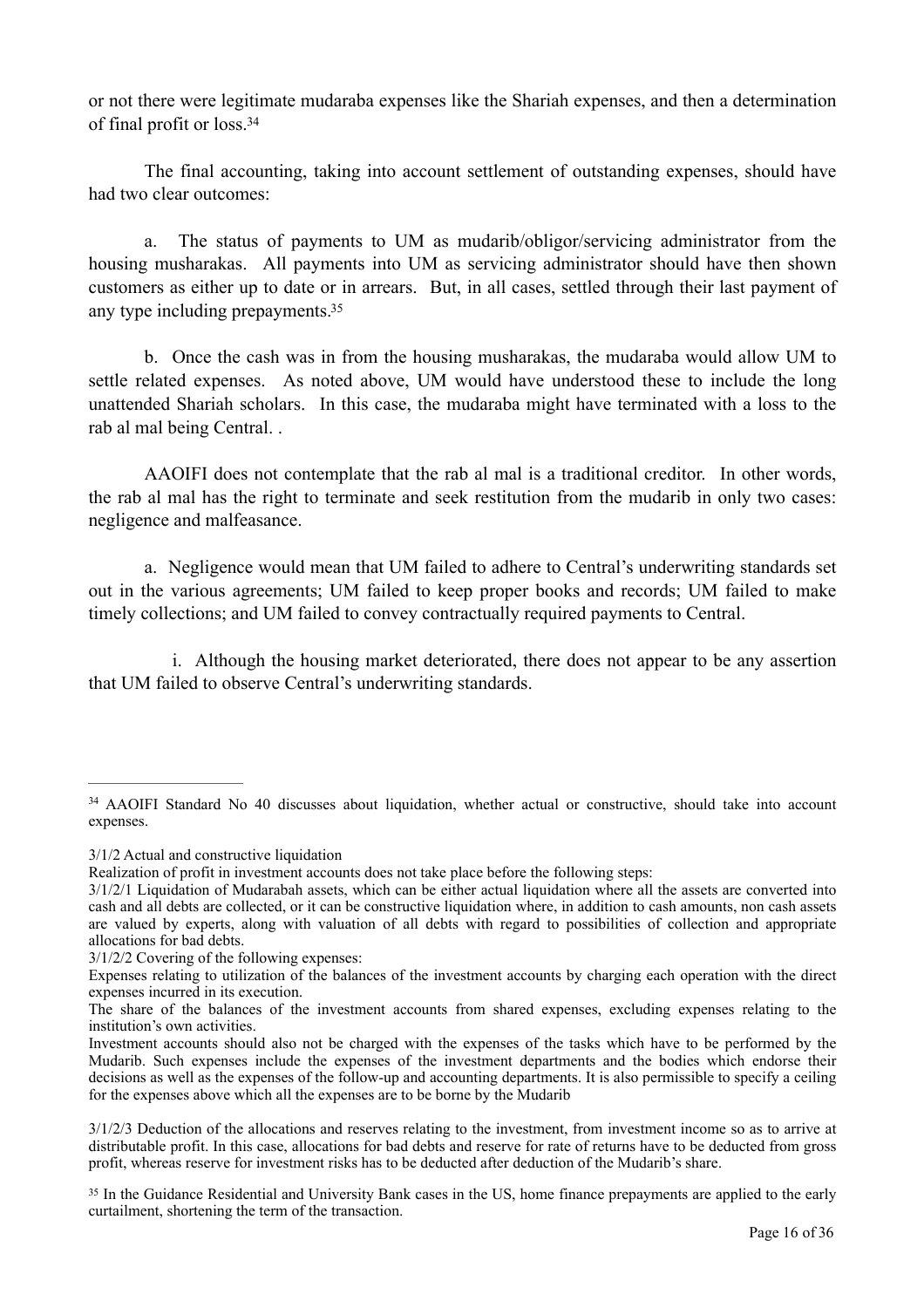<span id="page-16-4"></span> ii. Although Central never availed itself of its rights to audit UM's books and records, the supporting documentation in this case is that UM maintained records of both the housing musharakas and UM's own business[.](#page-16-0) [36](#page-16-0)

<span id="page-16-5"></span> iii. UM appears not only to have made timely collections, but even forwarded payments on behalf of underlying musharakas which were not current[.37](#page-16-1)

 iv. UM under the MMSA 06 and MMSA 07 appears only to have an obligation to process the current portion of any payment to Central. This appears to allow UM to hold on behalf of the mudaraba any prepayments or lump sum payments beyond the anticipated monthly servicing charge. Although it appears that Central, during the course of the receivership, interpreted these same documents as creating an obligation to pass-through *all* funds collected by UM under the musharaka contracts, such a view does not necessarily comport with the mudarib's decision making role in a mudaraba project. The schism appears to arise from Central's point of view as being in a traditional lender/borrower relationship as contrasted with UM's point of view of engaging in an Islamic mudaraba with the purpose to finance homes with declining musharaka contracts.[38](#page-16-2)

<span id="page-16-6"></span> b. Malfeasance would mean that UM sought to defraud Central or the underlying homebuyers. On the one hand, this is the essence of the case. On the other hand, the expansion of Central's funding to UM through 2007 indicates that UM was honorably generating new housing assets, processing payments, and even accepting a downward adjustment in its share of transaction profits. During the ordinary course of operations, UM appears to do no more or no less than was required under the various agreements.

 Any lack of transparency in UM's dealings with Central would have been easily rectified had Central availed itself of its right to audit UM at any time. Moreover, had Central performed its audits, it could have easily addressed four fundamental questions central to this case:

- i. Central would have been able to determine if UM had suitable operational controls.
- ii. Central would have determined if UM maintained correct books and records.
- iii. Central would have been in a position to identify malfeasance of any kind.
- <span id="page-16-7"></span>iv. Central and UM would have been able to validate what are acceptable expenses.

 Although the termination of a mudaraba might result in either the rab al mal or the mudarib becoming insolvent, the means of termination is not to force the mudarib into insolvency. Nonetheless, the successor to Central does not seek to terminate in a customary manner[.](#page-16-3)<sup>[39](#page-16-3)</sup> Nor does

<span id="page-16-0"></span>Unfortunately, the Shariah board fees do not appear to have been accrued. This is because of an apparent verbal [36](#page-16-4) agreement to defer them.

<span id="page-16-1"></span><sup>&</sup>lt;sup>[37](#page-16-5)</sup> This would mean that UM's operational controls were poor, even if the books and records properly maintained.

<span id="page-16-2"></span><sup>&</sup>lt;sup>[38](#page-16-6)</sup> This means that the underlying customer's musharaka account is partially discharged. But, the mudaraba, subject to final accounting may or may not have an obligation to pay the collected prepayments on to Central.

<span id="page-16-3"></span><sup>&</sup>lt;sup>[39](#page-16-7)</sup> This would have meant that the relationship would be terminated and Central paid in kind with a direct transfer of the musharaka units. UM would have bowed out. The capital risk associated with the transferred musharaka transactions would have solely belonged to Central.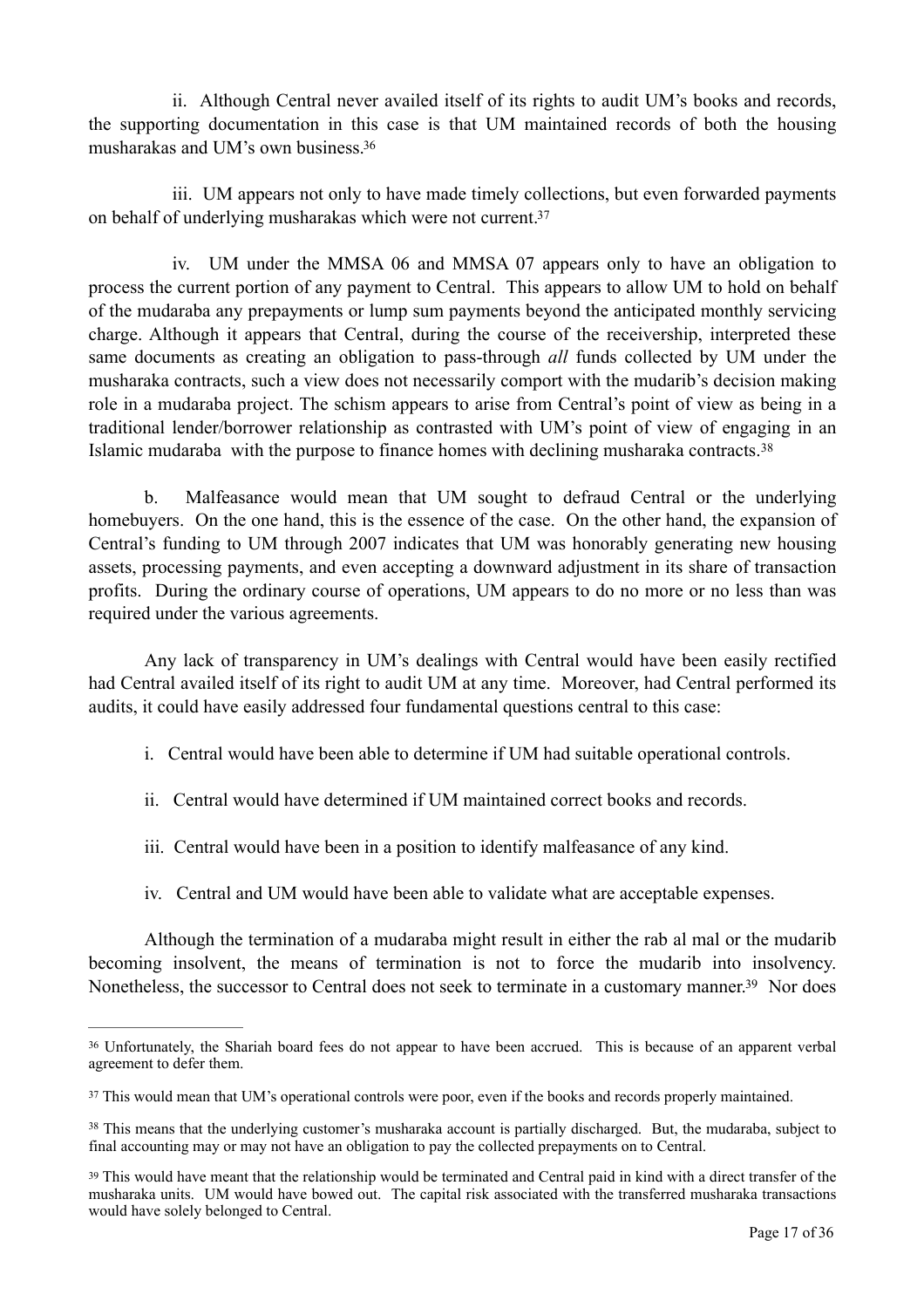it seek arbitration to address any concerns relating to how UM has operated the business. Instead, Central forced UM into receivership. The implications of this unorthodox termination included:

i. UM was unable to abide by its obligations to its SSB, which had long been unpaid.

 ii. UM was unable to assure customers that their contracts would continue to be treated in a manner compliant with Shariah.

 iii. This, in turn, would cause harm to both the reputations of UM and Omar Kalair both within and without the Islamic community.

 Forcing UM into insolvency proceedings also contradicted the assertions of mudaraba made in Central's letter of August 26, 2005.

## <span id="page-17-5"></span><span id="page-17-3"></span>D. SHARIAH GOVERNANCE

## D.1. BACKGROUND ON SHARIAH GOVERNANCE

 The first modern Islamic banks and financial institutions were launched in the 1960s and 1970[s](#page-17-0). The pioneering institutions<sup>[40](#page-17-0)</sup> faced two clear problems. The first was determining the methods that would comply with Shariah and applicable regulations. The second was public acceptance. Until today, these challenges affect IFIs in many countries.

<span id="page-17-4"></span> Although the formation of AAOIFI in 1992 promised to standardize Islamic financial instruments, even AAOIFI standards allow for latitude in interpreting how an instrument may be structured. Moreover, AAOIFI may not align to common practices, accounting standards or regulationsin many countries.<sup>[41](#page-17-1)</sup> As a result, the Shariah advisor or supervisor may have considerable freedom to instruct on what does or does not comply with Shariah.

 The management of an IFI are typically financial experts and wont to rely upon the opinion of their Shariah Board in the structuring of instruments. This creates an interesting tension. The Shariah scholar does not wish to manage the business. But, his or her view on certain matters may cause managers to pursue a particular course. This leads to IFIs having their own personalities which are framed by a blend of management's style and the Shariah perspective of a lead scholar.<sup>42</sup>

#### D.2. SHARIAH GOVERNANCE.

<span id="page-17-0"></span><sup>&</sup>lt;sup>[40](#page-17-3)</sup> Tabung Haji (Malaysia) 1962, Dubai Islamic Bank (UAE) 1975, Kuwait Finance House (Kuwait), 1977, Albaraka Banking Group (Bahrain) 1979, and Ibdar Bank (formerly Faysal Islamic Bank and Shamil Bank), 1982.

<span id="page-17-1"></span><sup>&</sup>lt;sup>[41](#page-17-4)</sup> Malaysia, one of the most advanced Islamic financial service markets, does not apply AAOIFI and has substantive differences of view for certain instruments. This is notable in leasing.

<span id="page-17-2"></span><sup>&</sup>lt;sup>[42](#page-17-5)</sup> For instance, I served for five years as a technical expert on the Shariah Board of Bank Muscat Meethaq. During this time, the Bank conformed to the style of the chairman of the Shariah Board Dr. Ali Al-Qaradaghi (a Qatari national of Iraqi Kurdish origin). This meant that the bank often took views that were distinct from its competitors. For instance, the financing of Muscat Grand Mall was approved by many leading scholars and all Omani banks except Bank Muscat participated. The reason was relating to a differing opinion about when and how a lease may be the object of investment. In this very technical matter, Sh. Ali's view caused the largest bank in Oman to refrain from what was at the time the most prestigious Islamic financing in Oman.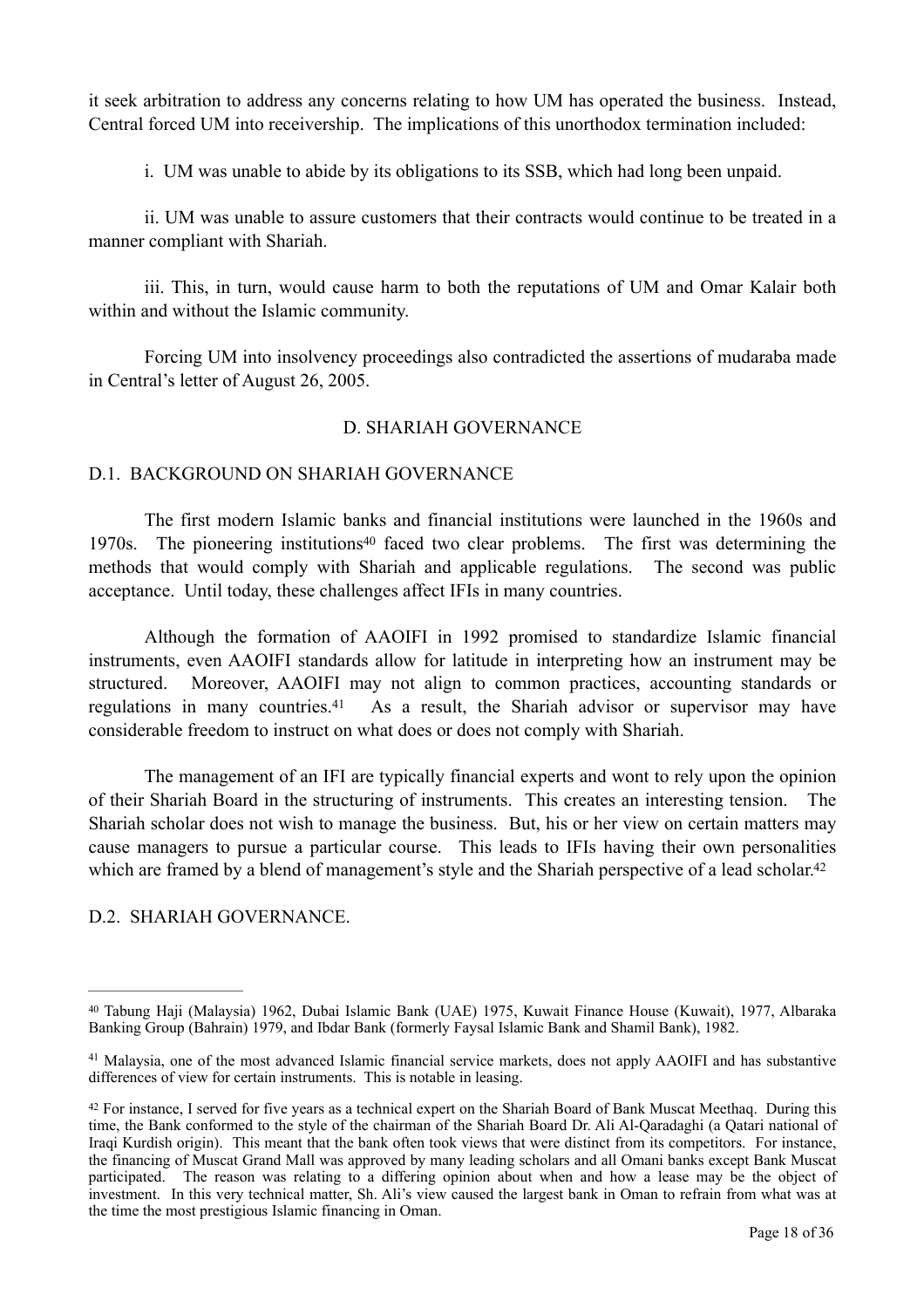<span id="page-18-2"></span> There are three layers of Shariah governance. The first is the role of a Shariah Board. This is akin to an independent committee of the Board of Directors. The members are not drawn from management[.](#page-18-0)<sup>[43](#page-18-0)</sup> The members have specific authority to perform certain duties, but have no managerial role. The members may collectively reject transactions, activities, behaviors, and the like for failing to comply with Shariah and instruct management to cease. The members collectively oversee the distribution of certain monies collected for infractions against Shariah. UM appears to have instituted this layer of Shariah governance.

<span id="page-18-3"></span> The second layer is Shariah audit. This might be performed by the Shariah board as was the casewith  $UM<sup>44</sup>$  $UM<sup>44</sup>$  $UM<sup>44</sup>$  But, is now increasingly performed by an independent third party. This is a review of business operations and transactions for compliance with the Shariah standards and rulings of the Shariah board, or any national Shariah body as would be the case in countries like Oman, Pakistan, and Malaysia. UM and its SSB claim to have instituted this level of Shariah governance.

 The third layer is an internal Shariah function. This is rare in smaller companies like UM. In larger institutions like banks, the internal Shariah function may assist management in its liaisons with the Shariah board, facilitate product development, and perform internal Shariah reviews. I have not been given evidence that UM had an internal person or team charged separately from management with Shariah duties.

 From time to time, some scholarly groups seek to exert influence directly or indirectly on the industry. For instance, the Association of Muslim Jurists of America ("AMJA" see [http://](http://www.amjaonline.org/en/about-amja) [www.amjaonline.org/en/about-amja](http://www.amjaonline.org/en/about-amja)) takes the view that all Islamic finance is incorrectly executed unless they or their associates have opined favorably. Their lead scholar is an Egyptian Sh. Salah Asawy who wields considerable influence within Arabian and Egyptian communities who style themselves as "salafi". Different institutions take different views on AMJA's criticisms. For instance, Guidance Residential has apparently made product adjustments to meet their position. But, University Bank has taken the view that bona fide scholars have approved their products and has gone ahead without AMJA's endorsement. What I cannot answer is whether or not the UM scholars were reaching out to Sh. Asway's acolytes. If so, it would have been more straight forward to approach Sh. Asway who lives much of the year in New Jersey.

 This leads to the question of whether or not UM and its Shariah board followed best practices. Structurally, UM put in place the basic required arrangement. UM appeared to arrange periodic Shariah audits by its Shariah board. To this end, UM appears to have made a sincere effort to follow its Shariah governance mandate. Nonetheless, one might have expected UM to attempt to

<span id="page-18-0"></span><sup>&</sup>lt;sup>[43](#page-18-2)</sup> This is not the case in Malaysia which as its own approach to Shariah governance.

<span id="page-18-1"></span>The AAOIFI Governance Standard No 2 (Shariah Review) contemplates that the Shariah Supervisory Board conducts [44](#page-18-3) the Shariah review.

Para 13: The SSB shall document their conclusions and prepare their report to the shareholders based on the work done and discussions held.

Para 14: The SSB shall implement adequate quality control policies and procedures to ensure that the review is conducted in accordance with this standard.

AAOIFI Governance Standard No 3 (Internal Shariah Review) discusses an independent division/department/internal audit of the IFI conducting an internal Shariah review, which is different from the Shariah review in Governance Standard No 2.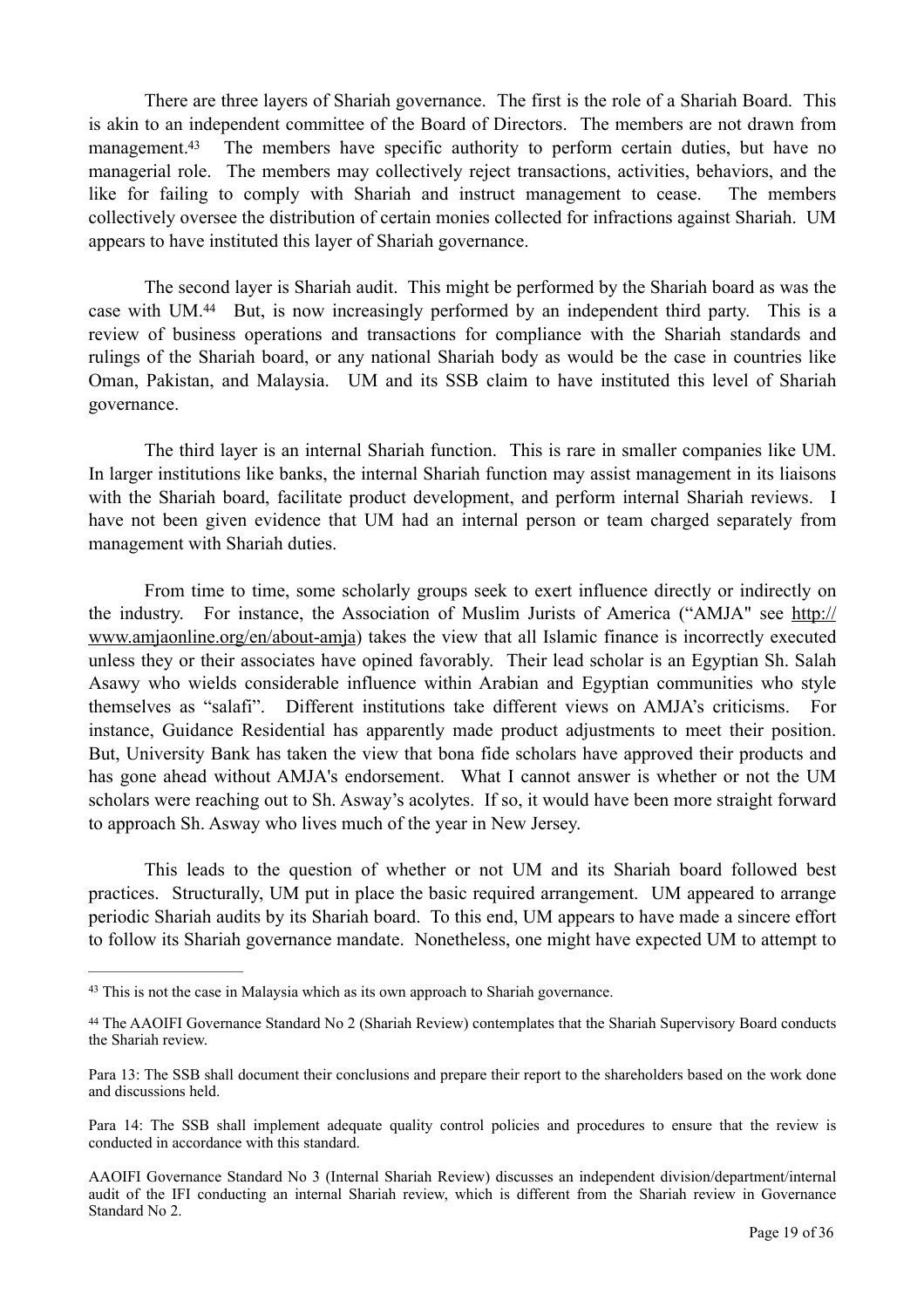<span id="page-19-4"></span>be clear on the terms of engagement, including compensation, with the Shariah board. To this end, UM did not follow best practice as it did not contract in writing with the Shariah board members either collectively or individually[.](#page-19-0) [45](#page-19-0)

# D.3. UM FATWAS

 There is a contemporary argument that fatwas should be detailed documents explaining how and why the signatories came to their conclusion. Historically, this is not the case. Fatwas may be quite simple and state nothing more than one or more scholars have reviewed something and approve or reject it. In the financial industry, fatwas often list the documents reviewed, perhaps the required procedures, and any specific ongoing requirements for compliance. In form, the four fatwa[s](#page-19-1)<sup>[46](#page-19-1)</sup> that UM received align with the third form and align the procedures of the products. They do not, however, appear to be deeply considered as I will explain below.

<span id="page-19-5"></span> In my experience working as a bank manager or IFI manager, I can attest that a fatwa may represent years of interrogatory research with one or more scholars. Even the Guidance Residential diminishing musharaka required nearly one year of work with Sh. Yusuf DeLorenzo being deeply involved in brainstorming with management and counsel, and then several months of correspondence with his peers on the Shariah board. This is not to say that this was Sh. DeLorenzo's sole activity. Rather, his devotion to the project could easily have been in excess of 100 hours[.](#page-19-2) His peers who joined in the final review might have spent less than eight hours each.<sup>[47](#page-19-2)</sup>

<span id="page-19-6"></span> Although the structure and consideration that went into the UM fatawa were similar to those at Guidance, two issues standout:

 a. The degree to which the UM Shariah board solicited the insights of international scholars is not shown. There is no statement or later revision to say anything to the effect of "We have consulted with our peers and validated our views" with reference to the Egyptian scholars.

<span id="page-19-7"></span> b. The capability of the Shariah Board is undermined by referencing the very elementary book *Islamic Finance* written by Sh[.](#page-19-3) M. Taqi Usmani.<sup>[48](#page-19-3)</sup> On the one hand, the book is designed to help consumers understand Islamic Finance. On the other hand, the reference appears to be a ham handed attempt to drop Sh. Usmani's name.

# D.4. THE ENGAGEMENT AND COMPENSATION OF SHARIAH BOARDS

<span id="page-19-0"></span><sup>&</sup>lt;sup>[45](#page-19-4)</sup> For instance, my contracts with Bank Muscat Meethaq were individual. But, my company SHAPE contracts on behalf of scholars who will assist a client. In the second case, companies like Hartree Partners contract with SHAPE and we provide the advice through scholars in our employ.

<span id="page-19-1"></span><sup>&</sup>lt;sup>[46](#page-19-5)</sup> January 30, 2005 relating to the mudaraba with Central, July 4, 2005 relating to mudarabas received from FIs, July 4, 2005 relating to the diminishing musharaka product, and June 1, 2006 relating to the mudaraba products offered by the McMaster credit union.

<span id="page-19-2"></span><sup>&</sup>lt;sup>[47](#page-19-6)</sup> The Guidance project is sponsored by the billionaire Hammour family (Canadian and French citizens of Syrian origin. In the Guidance case, the scholars were not asked to make any concessions on compensation and their compensation was similar to the amounts to the example given below of Bank Muscat Meethaq. The Guidance fatawa are posted on their website<https://www.guidanceresidential.com/islamic-finance-scholars-ruling-fatwa>.

<span id="page-19-3"></span>[<sup>48</sup>](#page-19-7) Usmani, M. Taqi, Islamic Finance (Karachi: Idarutul Ma'arif, 1998). This was later re-issued by Kluwer. I do not know to which edition the fatwas refer.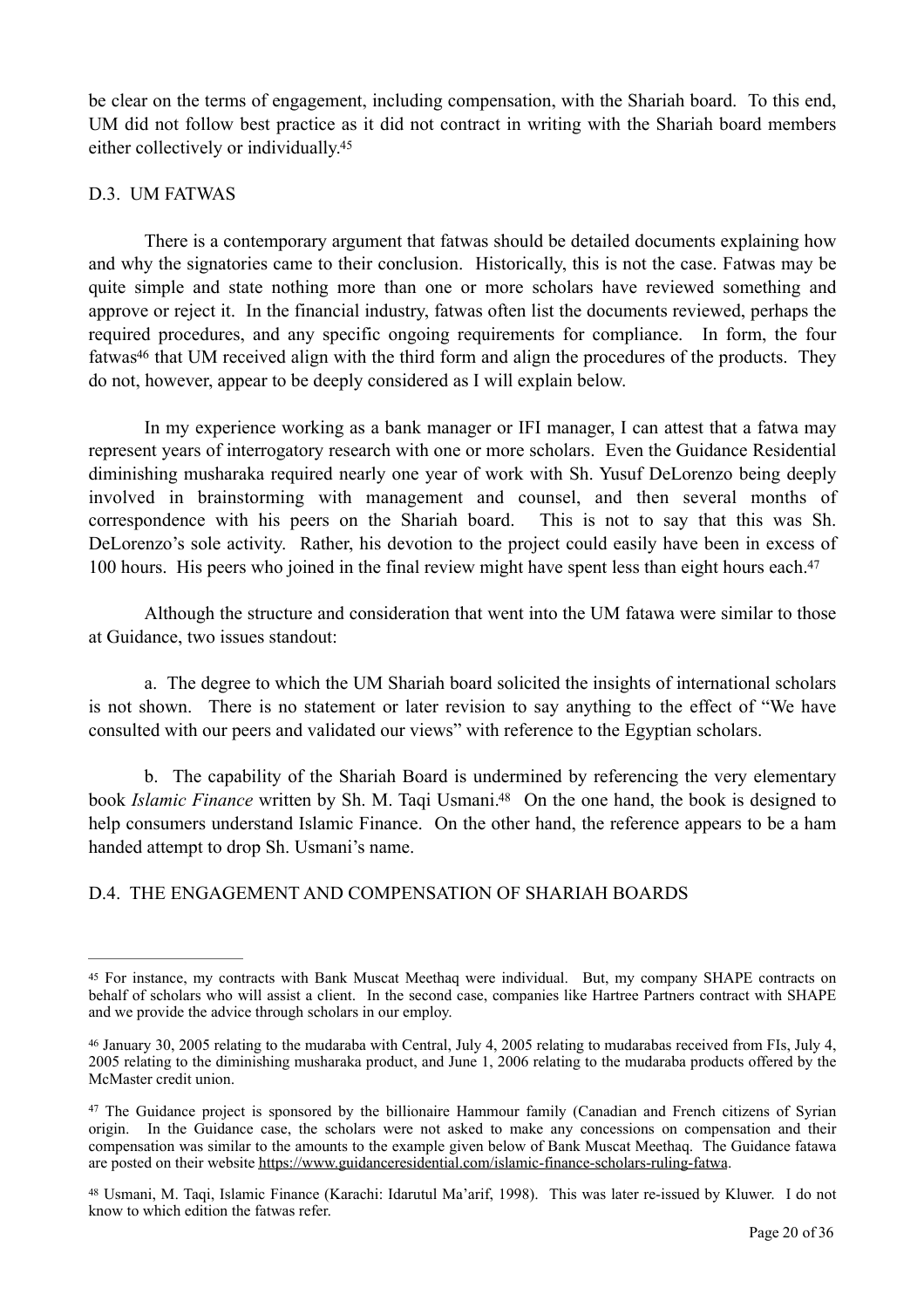## D.4.a. ENGAGEMENT OF SHARIAH BOARDS

 When IFIs engage a Shariah scholar, the shareholders and management often take two key considerations into account. The first is with which scholars can they work. The second is the public perception of these scholars.

<span id="page-20-2"></span> For instance, when I worked on the establishment of Guidance Residential, I recommended Sh. Nizam Yaquby of Bahrain and Sh. Yusuf DeLorenzo of the US. I had worked extensively with Sh. Nizam since the early 1980s and was familiar with Sh. DeLorenzo. I knew that we could work together well. My busi[n](#page-20-0)ess partners and I agreed to approach Sh. M. Taqi Usmani of Pakistan<sup>[49](#page-20-0)</sup> for two reasons. First, I had worked on projects with him since the early 1990s. Second, my partners felt that his role would attract customers of South Asian descent who form the majority of the target market in the US. My partners also sought to add even more prestige to the board, and we also engaged a number of well known global scholars.

 Our mix was meant to cover a key target market by offering a fatwa from a trusted authority, Sh. Usmani, and to address the Arabian market with Sh. Nizam and the Saudi Arabian Dr. Mohamed Elgari.

 On the one hand, UM appears to have believed that the Canadian scholars of South Asian heritage were sufficient to assuage the Shariah concerns of most Canadian Muslim customers. On the other hand, with the large concentration of Canadians of Arabian background, they were encouraged to solicit the support of Egyptian scholars. This is not unusual per se. Most Shariah boards in Muslim minority countries are meant to balance these community interests. It is not unusual for each ethnic, even each community by national origin to prefer the opinions of people from their group.

<span id="page-20-3"></span> Since an arrangement was recommended to UM to secure the support of Egyptian scholars, I expect that management would have welcomed this as a means to expand their market. What is highly unusual is that the Egyptian scholars are not named. Moreover, I have not been presented with any evidence of any fatwa issued by them. I have not received proof of the dialogue between UM's scholars and the Egyptians[.](#page-20-1)<sup>[50](#page-20-1)</sup> However, as a manager, Mr. Kalair would have taken at face value any assertion of research by his SSB as managers at IFIs are reliant on their opinions. Mr. Kalair was not in a position to question or verify the involvement of Egyptian scholars with his SSB. Indeed, AAIOFI standards require the preservation of separation and independence of SSBs from the IFI. The IFI (ie: Mr. Kalair in this case) is reliant on representations of its SSB upon which it then must act to maintain Shariah compliance.

#### D.4.b. COMPENSATION OF SHARIAH BOARDS

 A typical Shariah board should have no fewer than three members. Some boards have up to five members including religious scholars as well as legal or business experts. The UM board of

<span id="page-20-0"></span><sup>&</sup>lt;sup>[49](#page-20-2)</sup> He was also the long serving chairman of the AAOIFI Shariah Board

<span id="page-20-1"></span><sup>&</sup>lt;sup>[50](#page-20-3)</sup> In the November 10, 2011 Superior Court Examination of Mr. Yusuf Punchbaya, question 73 seems to indicate that Mr. Punchbaya sought to make queries with the unnamed Egyptian scholars through an intermediary.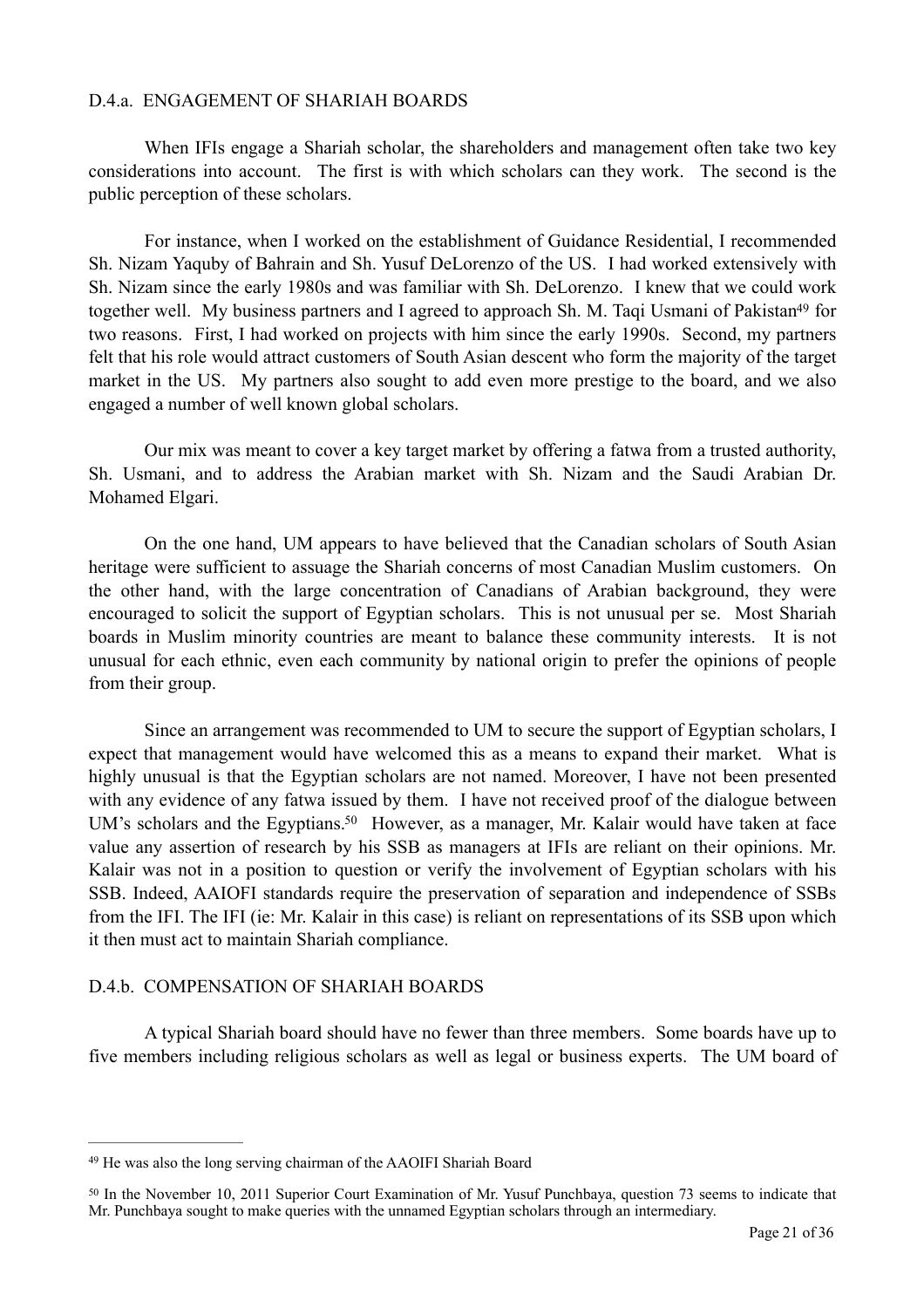<span id="page-21-5"></span>five local scholars is not unusual. The claim that as many as twenty unnamed Egyptian scholars were consulted by the Shariah board is exceptional and unusual.<sup>[51](#page-21-0)</sup>

<span id="page-21-6"></span> The compensation for Shariah boards varies widely. If one takes the example of Bank Muscat Meethaq into consideration, two of the leading global scholars Sh. Ali Al Qaradaghi and Sh. Essam Ishaq were, during my time, joined on the board by a well-respected Omani scholar, an Omani industry expert with IMF experience and myself. The annual bill for the full Shariah board ranged between USD 150,000 and USD 210,000[.](#page-21-1)<sup>[52](#page-21-1)</sup> Islamic banks and IFI in Africa, start-ups in the US and Europe often only pay a limited compensation to Shariah board members. For instance, the annual compensation for the Shariah Board (called the Advisory Committee of Experts) members of Sterling Bank Plc (Nigeria) of which I am the chairman is between USD 8,000 - USD 12,000 p.a. per scholar. When I was involved, Guidance Residential paid within the Bank Muscat Meethaq range.When I established SHAPE Financial Corp.<sup>[53](#page-21-2)</sup> we paid our scholars, despite their fame, USD 5,000 p.a[.](#page-21-3) [54](#page-21-3)

<span id="page-21-8"></span><span id="page-21-7"></span> The basis of compensation is availability. The scholar is expected to be available to answer questions, provide insights, review documents, assist in the preparation to instruct counsel, and provide an annual opinion on how Shariah compliance is implemented at an IFI. As a result, the compensation tends to be a fixed annual amount along with payment for meetings and related travel.

 As a result, scholars are not asked to submit hourly rate invoices or to account for their hours. Indeed, I have warned some institutions with which I have been involved that when they don't use the service, they are losing the value of the fee. Some IFI don't mind as they see the expense as blending governance, product development and marketing.

 A number of scholars are keen to promote the growth of the Islamic finance industry. As a result, they may agree to defer their compensation or reduce it. When SHAPE faced some economic challenges in 2004, our scholars agreed to defer their compensation until the company righted itself. Therefore, the arrangement between UM and its scholars to defer payment until UM was financially sound is not peculiar.

 Most scholars do not send invoices. In one discussion with a leading scholar, he exclaimed that he did not have any idea of which institution owed him how much[.](#page-21-4)<sup>[55](#page-21-4)</sup> Unlike the UM case, they are frequently engaged by large IFI and have clear contracts. Given the concern that the board had performed a substantial amount of work from 2004 until 2011, the scholars would have been worried that they would never be compensated. Whether advised by counsel or as a prudent measure to have a claim on UM, they submitted their invoice.

<span id="page-21-9"></span>The Multicultural Consultancy invoice may be analyzed from the following perspectives:

<span id="page-21-0"></span><sup>&</sup>lt;sup>[51](#page-21-5)</sup>The industry norm is for scholars to be named and fatwas to be distributed.

<span id="page-21-1"></span> $52$  The actual amounts were not disclosed. This is based on payments between USD 28,000 - 70,000 p.a. per member.

<span id="page-21-2"></span>[<sup>53</sup>](#page-21-7) SHAPE began business as Samad American Holding Corp.

<span id="page-21-3"></span><sup>&</sup>lt;sup>[54](#page-21-8)</sup> I will discuss below an alternative arrangement that we later made with our scholars.

<span id="page-21-4"></span>[<sup>55</sup>](#page-21-9) Private conversation with Sh. Nizam Yaquby in 2005.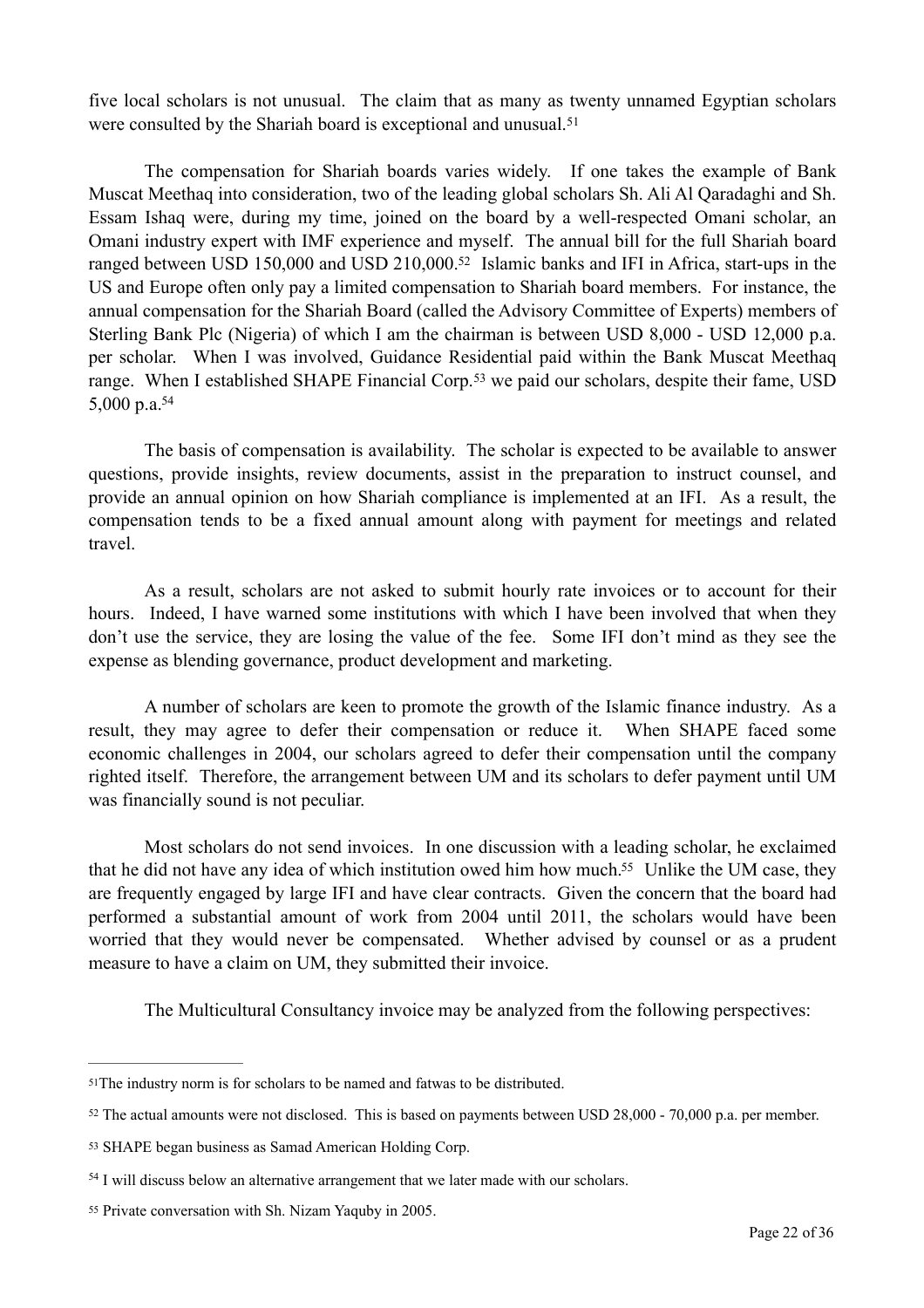i. As noted before, the scholars appear to have wished to stake a claim for their work lest UM and affiliated companies be liquidated.

 ii. The volumes invoiced are high given the relative obscurity of the Canadian scholars and the total obscurity of the Egyptian scholars. Nonetheless, management appears to have recognized the substantial claim of the scholars. Given the straightened circumstances at UM, one would have imagined a much lower invoice. Having said this, in many South Asian Muslim communities, there is great deference to a mufti and Mr. Kalair may have found it difficult to negotiate with such a senior member of his community. Moreover, because the industry has not imposed tracking on scholars and in the absence of a clear contract, it would have been very difficult for Mr. Kalair to challenge the basis of the invoice.

 iii. I am not aware of any scholars or Shariah boards being compensated in other than the currency of the country in which they operate or USD. Payment in precious metals would not be permitted by a bank. But, a non-bank IFI might not have any reason to query the request. On the other side of the equation, the Arab Spring was highly disruptive to countries like Egypt and many citizens sought to protect their wealth by converting to USD or precious metals like gold. Even the Canadian dollar with its weakness compared to the USD would not be attractive to payees in Egypt.[56](#page-22-0)

<span id="page-22-1"></span> iv. Given UM's activities beyond home finance, I find it difficult to justify that the full Shariah invoice is allocable to home finance or the mudaraba with Central. As the main business, I would expect that the bulk is related thereto.

# E. CONCLUSIONS

- a. It is clear that best practices were not followed by the various parties to the UM process including Central.
- b. UM relied on Central's August 26, 2005 letter to interpret the relationship as an operational mudaraba.
- c. As a mudaraba, Central should have honored payments made to UM and embraced the operational loss or the mudaraba or otherwise challenged the expenses.
- d. UM, given its size, was not unreasonable to believe that Shariah expenses would be covered by the mudaraba.
- e. Market practice allows for the mudaraba, in this case prepayments and lump sum payments collected from homeowners under the musharakas were legitimately used to offset the accrued expenses of the mudaraba venture. This included payment of legal fees and the consultancy fees of the SSB.
- f. The use of precious metals to effect SSB payment, while unusual and not in accordance with industry standard, is not prohibited in Sharia law and may be explicable in the context of a Canadian IFI making payments to international Egyptian scholars around the time of the Arab Spring.
- g. UM's management may have been overly deferential to its scholars, but acted in a way that is understandable in the industry and cultural context.

<span id="page-22-0"></span>For a contemporaneous report on citizens from Arab Spring countries seeking gold, see: [https://www.zerohedge.com/](https://www.zerohedge.com/news/turkey-exports-%2525E2%252580%25259Cmassive-quantities-gold%2525E2%252580%25259D-iran-and-arab-spring-nations) [56](#page-22-1) [news/turkey-exports-%E2%80%9Cmassive-quantities-gold%E2%80%9D-iran-and-arab-spring-nations. The Financial](https://www.zerohedge.com/news/turkey-exports-%2525E2%252580%25259Cmassive-quantities-gold%2525E2%252580%25259D-iran-and-arab-spring-nations) Times also reported on the role that gold played in Libya during the 2011 revolution: http://www.ft.com/intl/cms/s/ 0/17f7346c-7fda-11e0-b018- 00144feabdc0.html#axzz1MiPfQuIA.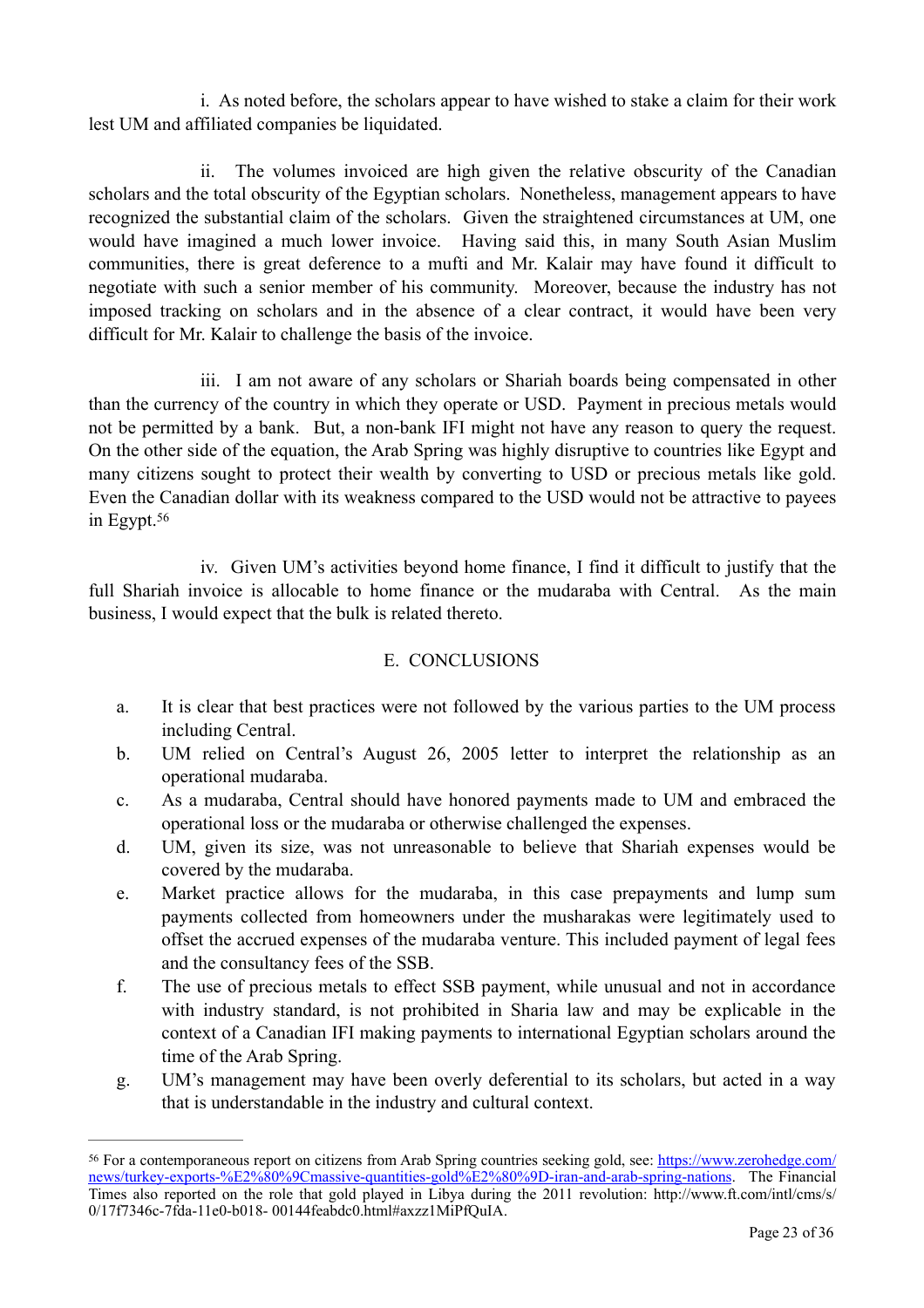# Appendix 1: Common Terms

fatwa - an interpretation of religious rules, a ruling on Shariah.

Gharar - a lack of clarity or the presence of ambiguity that renders a contract invalid or leads to disputes.

hadith - a saying attributed to the Prophet Muhammad.

Mudaraba - a form of managed partnership or financing in which the beneficiary of financing uses the funds. Profits are shared according to a profit sharing ratio. Losses, other than negligence or malfeasance, are born by the financier.

Mudarib - the manager of a mudaraba.

Mufti - a person who is eligible by dint of education or experience to issue a fatwa or religious interpretation.

Murabaha - a deferred payment sale in which the cost of goods and profit thereon is disclosed to the buyer. The common forms are goods which is used to supply consumer and commercial goods; agency murabaha which uses an agent to facilitate one or more steps of the transaction; and murabaha commodity in which a commodity is traded to facilitate a financing or trading activity.

Musharaka - a partnership mixing capital between two parties and sharing profits according to a profit sharing ratio. Losses are shared by the capital contributed. Some musharaka invest jointly in property in order to lease it to one of the members. These may be called variously "declining" or "diminishing" or in Arabic "mutanaqisa".

Profit Sharing Investment Accounts and Unrestricted Investment Accounts are investment accounts in which an Islamic bank manages the customer's funds on the bank's balance sheet.

Rab al Mal - the investor or financier in a mudaraba.

Riba - interest or a gain in certain types of currency transactions.

Scholar - a person trained in Islamic rules and practices.

Shariah - the rules of Islamic jurisprudence.

Sukuk - an Islamic capital market instrument akin to a bond.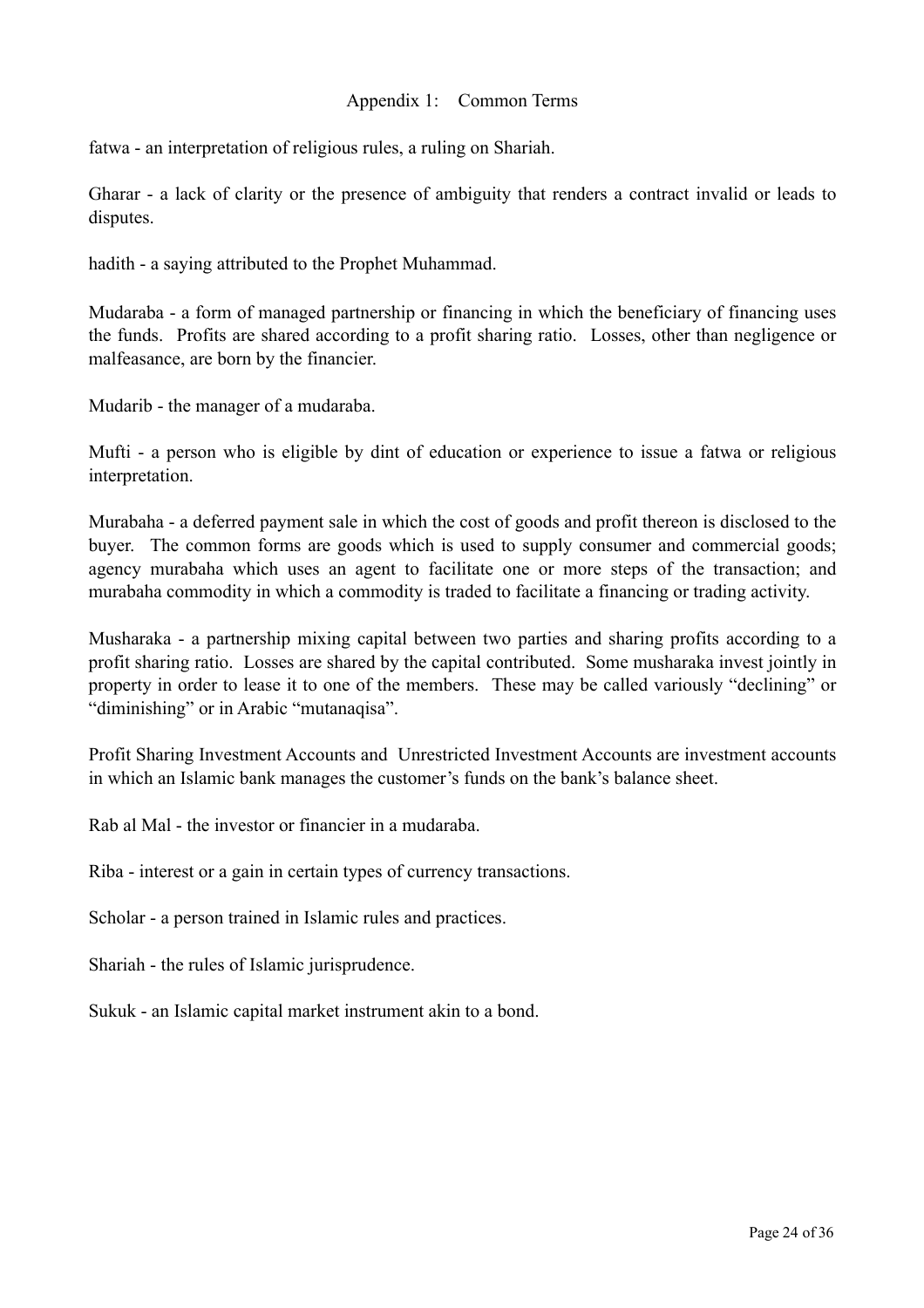# Appendix 2: Abbreviations

- AAOIFI Accounting & Auditing Organization for Islamic Financial Institutions
- IFI Islamic Financial Institution
- FI Financial Institution
- SSB Shariah Supervisory Board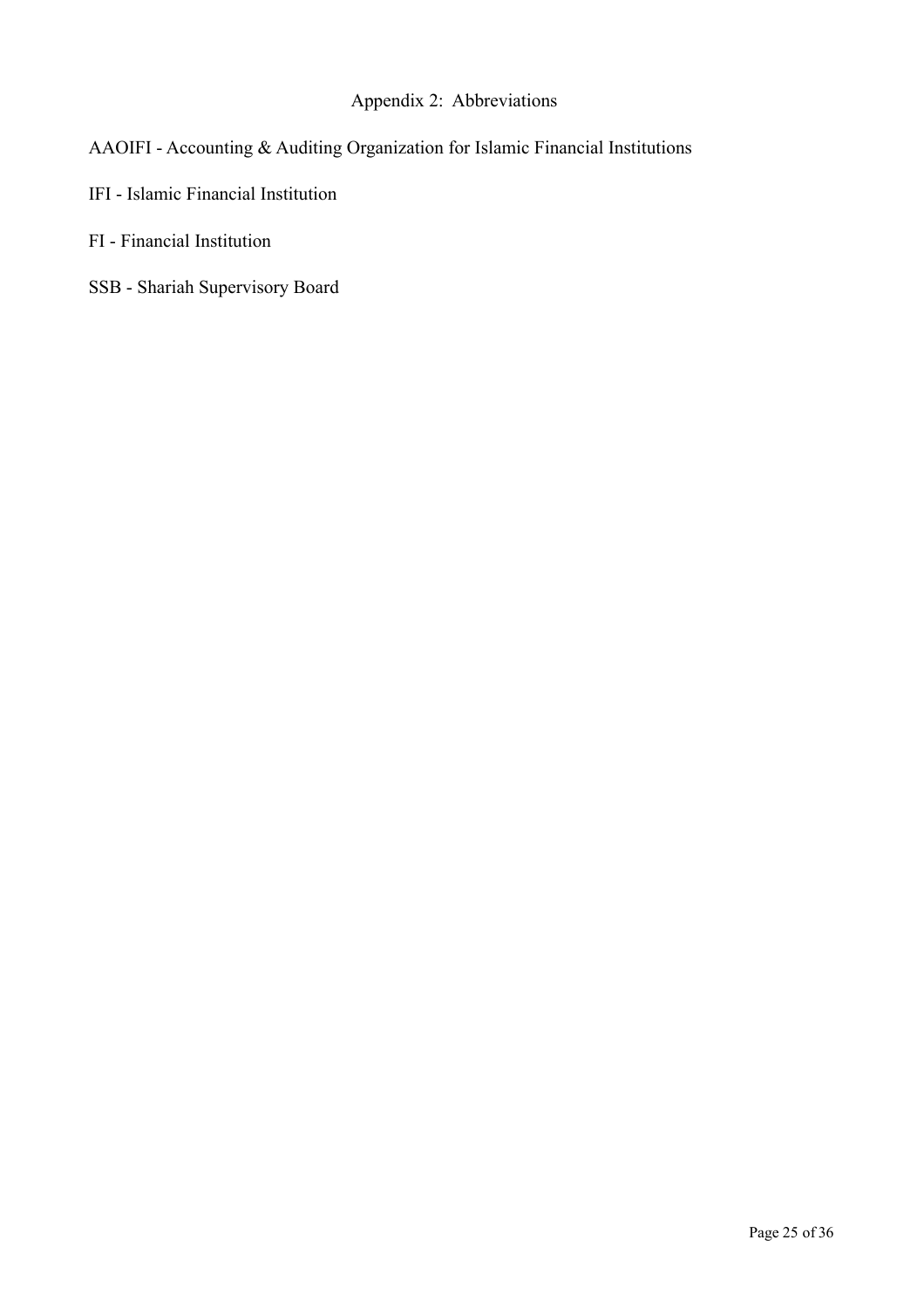# Appendix 3: STATEMENT OF ASSUMPTIONS AND LIMITING CONDITIONS

This Report has been prepared pursuant to the following general assumptions and general limiting conditions:

- 1. In preparing this Report, I relied on information relating to the disputed matters or controversies that are the subject of this Report ("the Dispute") that was provided to me. However, I assume no liability for any inaccuracies of such sources. I assume no responsibility for the legal description or other legal matters herein described.
- 2. This Report should not be construed as an opinion rendered in connection with an audit, examination, review, compilation, or other engagement governed by any accounting body.
- 3. This Report should not be construed as an opinion or finding rendered in conjunction with a Shariah audit, examination, review, compilation, or other engagement governed by AAOIFI Standards including Auditing Standard for Islamic Financial Institutions No. 4.
- 4. Prior to the time I testify at deposition or trial, I plan to review additional documents that are provided to me. Therefore, the opinions expressed herein may change as a result of my review of additional documents. Accordingly, I reserve the right to supplement, update, or otherwise modify this Report at a later date.
- 5. This Report is only applicable for the stated purposes of this engagement; therefore, it may not be used or relied on by any person other than as necessary for purposes of the resolution of the Dispute. It is understood that this Report will be filed in the public record of the Dispute proceedings and will be available to the public and to the parties to the Dispute, their legal counsel, other consultants to legal counsel in this matter, and any court or other tribunal in which the Dispute is then pending. Possession of this Report, or a copy thereof, does not carry with it the right of publication except by the parties to this Dispute or the court as necessary to the disposition of the Dispute.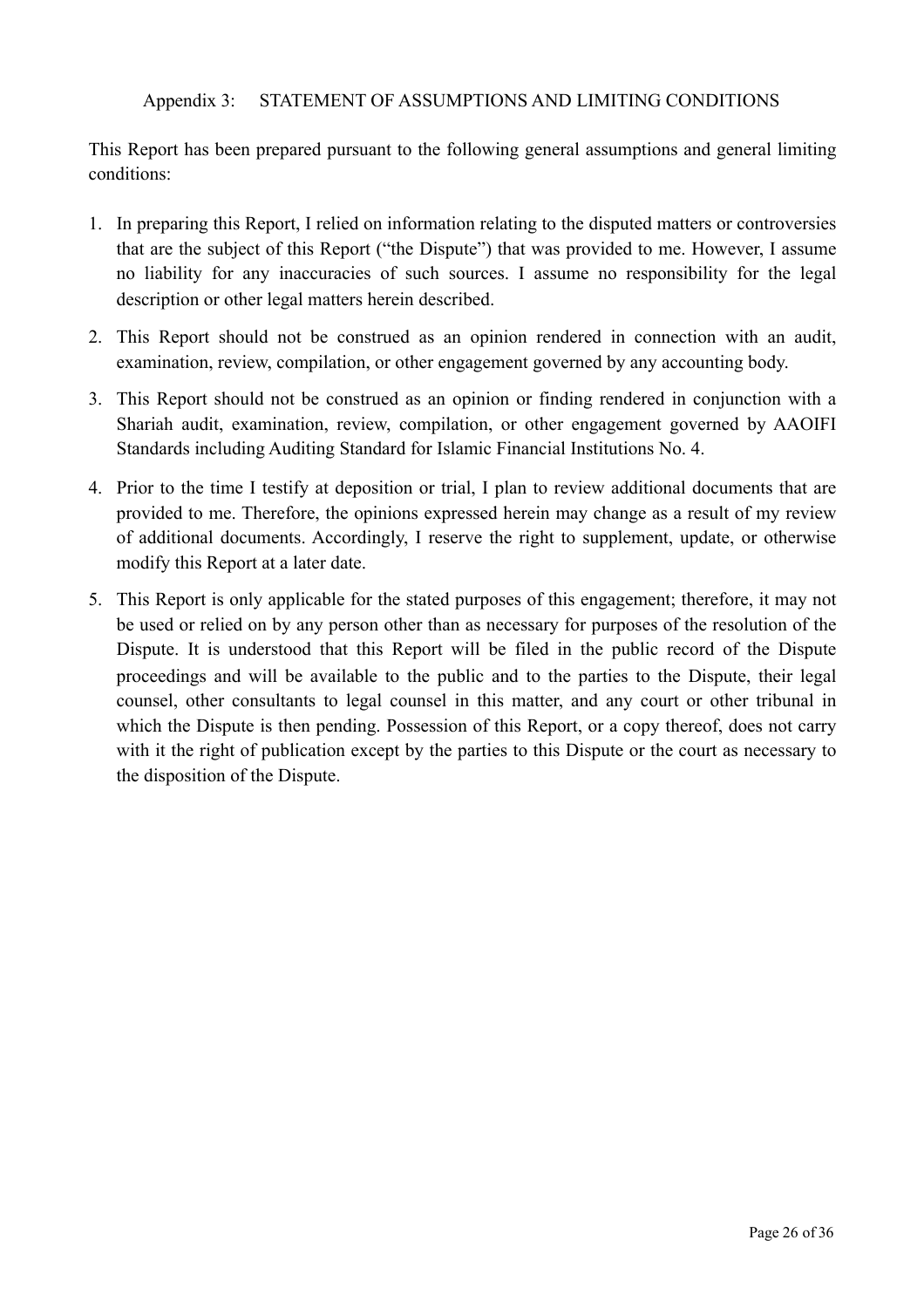# Appendix 4: Abdulkader Thomas - CV

#### **EDUCATION**

Master of Arts in Law and Diplomacy - 1981, **FLETCHER SCHOOL OF LAW & DIPLOMACY**, (Tufts & Harvard Universities) Medford, MA.

Areas of Specialization: Development Economics & International Commerce.

Thesis: The Political Economy of Egyptian Food Subsidies. Research conducted in Cairo using **original Arabic sources**.

Bachelor of Arts with **Honors** - 1979, **UNIVERSITY OF CHICAGO**.

 Major: **Near Eastern Language & Civilizations** with a specialization in **Arabic & Islamic Studies**

#### **EXPERIENCE**

Adjunct Professor, DePaul University (Chicago) & IE Business School (Madrid): Teach specialist Islamic finance courses as part of DePaul's Master of Finance delivered at the Bahrain Institute of Banking and Finance and as part of IE's Master in Leadership Development & Islamic Finance.

Technical Member of Shariah Supervisory Board of Bank Muscat Meethaq (Oman) 2013 - 2017 and Chairman of the Advisory Committee of Experts of Sterling Bank PLC (Nigeria) since 2013. Shariah consultant to University Bank (Michigan) since 2006.

Group CEO, **SHAPE for Economic Consulting, W.L.L.**, Kuwait and **SHAPE® Financial Corp.**, Virginia and Director, **SHAPE Knowledge Services (M), Sdn. Bhd**. Consultants and trainers to the financial services industry on matters relating to Islamic banking, finance and capital markets. January 2002 to present.

- < Consultant to Islamic and conventional institutions on the structuring of products, delivery of Islamic products, and *Sharia'a* compliance.
- < University Bank of Ann Arbor, Michigan. Manage long-term *Sharia'a* product licenses, including product development and supervision contract.
	- o License product development including *ijara* and *Murabaha* mortgage alternative products, *mudaraba* deposits, and *Sharia'a* audit and approval. Lead *Sharia'a* processes and audits. Assist bank to secure new regulatory approvals and expand product utilities. Products are based on FDIC and OCC regulatory approvals secured by SHAPE**®** and SHAPE**®** principals. 2003 - present
	- o Set up and staff net branch to allow bank to compete effectively in local market for Islamic products (three competitors) in its sub-market within three months of offering Islamic products. 2003 – 2005.
- < Bank Muscat Meethaq, Oman. Act as consultant for launch of Islamic window. Prepare strategic plan, Asset and Liability Management policy, and work on product line-up. **Member** of *Sharia'a* board from 2013 - 2017. 2011 – Present.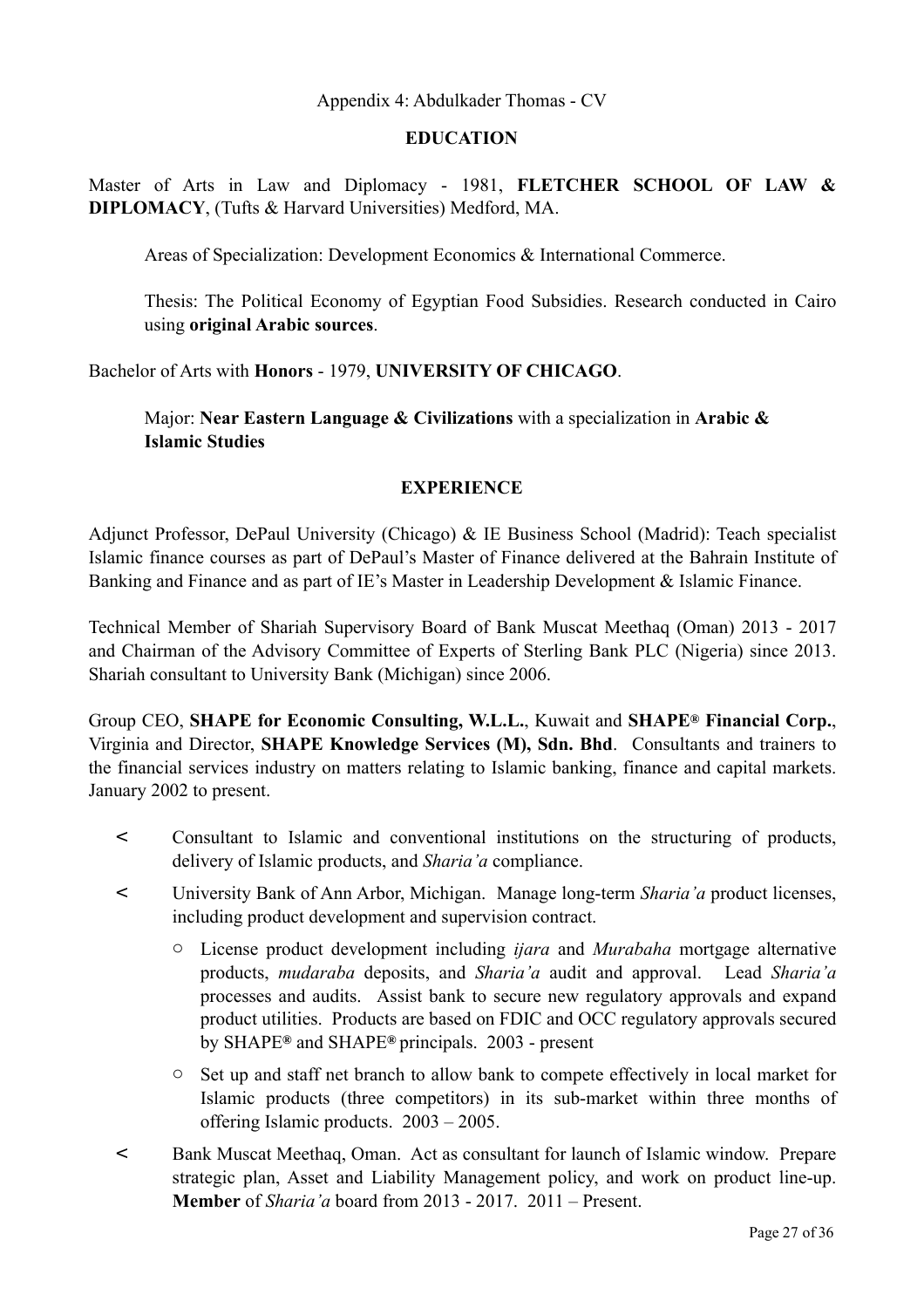- < Sterling Bank, Plc, Nigeria. Act as consultant for launch of Islamic window. Prepare strategic plan, assist with new product development and review branding. **Member** since 2013 of the *Sharia'a* board. 2011 – Present.
- < Abu Dhabi Islamic Bank, United Arab Emirates. Develop product manuals for core Islamic finance products inclusive of Sharia'a foundations and deliver related training. Staff enroll in CIFA (see below) online training for head office and Egyptian subsidiary.
- < Ahli United Bank of Kuwait (launch client for CIFA see below) assist in conversion process, revision product policies and procedures, assisting in treasury conversion, and training over 600 staff in preparation for conversion of the bank into an Islamic bank. Ongoing training support to the group in Bahrain and Egypt.
- < Advisor and Sub-Advisor to issuers and international investment banks with respect to the structuring of *Sharia'a* compliant capital market transactions. Transactions range include consumer occupied residential properties, auto leases, and equipment under manufacture. Since 2002
	- o Advisor to English Premier League football team on the restructuring of its debt to comply with *Sharia'a* and the delivery of project finance for a new stadium.
	- o Support Sanabel International to introduce securities reform and *sukuk* to the Jordanian market.
	- o Managed contract with Munich based FWU Group for GCC and Southeast Asian *takaful* and wealth management product development and *Sharia'a* process management. Work included *Sharia'a* compliant alternatives to factoring.
	- o Manage long term contract with Dammam based APICORP to achieve capacity to serve MENA energy markets with Islamic products and services. Work includes transaction structuring, development of comprehensive Islamic project finance and treasury manuals, and generalized internal training.
	- o Second staff to Bank Al Jazira, Jeddah to develop funds and structured notes for the bank's portfolio and client distribution network. Support *Sharia'a* process. Provide training and product development consultancy.
	- o Completed structuring of €30,000,000 equity European real estate fund for Kuwait based investment company.
	- o Provide *Sharia'a* screening basis to a \$100,000,000 Pan Arabian real estate fund for Siraj Capital, Ltd. of Jeddah.
- < Responsible to raise capital and manage regulatory process for the establishment of a new community bank (project deferred). Work on product development including contingent interest (profit sharing) deposits, auto installment credit, consumer credit, and alternative mortgage structures. Develop products for third party delivery via regulated banks, close relationships with regional banks to validate market and product hypothesis for regulators. Hire initial team, assemble *Sharia'a* supervisory (Ethical Advisory Board) and community advisory boards, and secure strategic alliances and vendor relationships.
	- o Secure first FDIC approval for Islamic profit sharing deposit with legal indication of insurability from Atlanta FDIC, ratified at Chicago FDIC.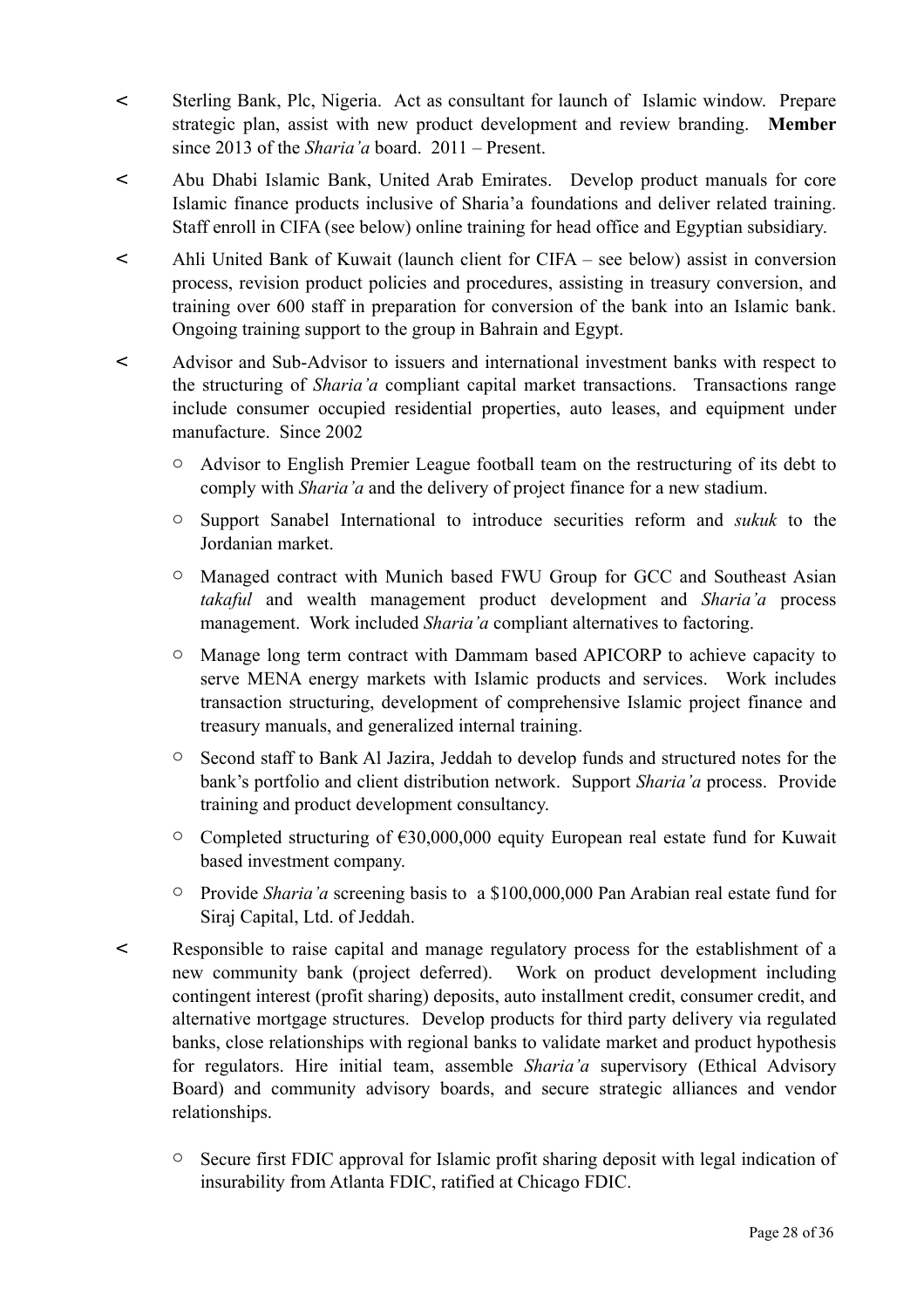- < Provider of Islamic banking and finance training to Euromoney Seminars, Terrapinn, Euromoney Training, DC Gardner, ARK Group, IIR, Islamic Finance Training/Red Money (Kuala Lumpur), and IslamicFinance.de. Develop *fiqh* based and case defined materials and interactive presentations. Key clients include Al Rajhi Bank, Islamic Bank of Thailand, Monetary Authority of Singapore, Asian Development Bank, Institute of Banking Studies (Kuwait, Saudi Arabia and Jordan) and Commercial International Bank.
	- o Lead team in development of comprehensive Islamic Finance Assessment Based Training & Certification program (Certified Islamic Finance Analyst or CIFA). Project includes comprehensive online training, collateral materials, and classroom delivery. Development began roll out in 2008. Related courses include:
		- **•** Introduction and Intermediate Islamic Banking & Finance Courses: one day through five day specialized courses covering the integrated operations and regulation of Islamic financial institutions.
		- Trade Finance: Islamic methods of sales, letter of credit, and default management.
		- Capital Markets: *sukuk* (Islamic bonds), syndication, real estate, derivatives and funds.
		- **Example 1** Islamic Treasury & Derivatives: simulation linked overview of why and how the treasury of an Islamic bank functions distinctly from a traditional bank's treasury.
		- Multi-Disciplinary Islamic Finance Courses: accounting, regulatory, risk and default management, and asset and liability structures.
	- o Qatar First Investment Bank, Doha. Engage in multi-year contract to train all staff and qualify with CIFA using online and in person elements. Since 2011.
	- o Co-Editor and Contributor for the *Islamic Finance Qualification* (Securities Institute, UK and Ecole Superiere des Affaires, Beirut): edit and prepare materials for first formal qualification program in the United Kingdom supervised by a Self Regulatory Body.
	- o Directorships and Advisory Positions:
		- **•** Director, Alkhabeer Capital, Jeddah. Member of the Audit Committee and member of Nomination and Remuneration Committee. Since March 2008.
		- Chairman, Alkhabeer Capital (DIFC). Since 2017.
		- Chairman, Alkhabeer International, Bahrain. Director since 2008 and Chairman since February 2011.
		- **EXECUTE:** Member, International Advisory Committee, Securities Commission Malaysia. Since March 2008.
		- **Member, International Advisory Committee, FWU Group, AG, Munich. May** 2007 - 9.

Publisher & Chairman: **AJIF.org, LLC** (doing business as **The American Journal of Islamic Finance** or "AJIF"). McLean, VA. 1989 to 2009. Originally paper journal, then web based research resource.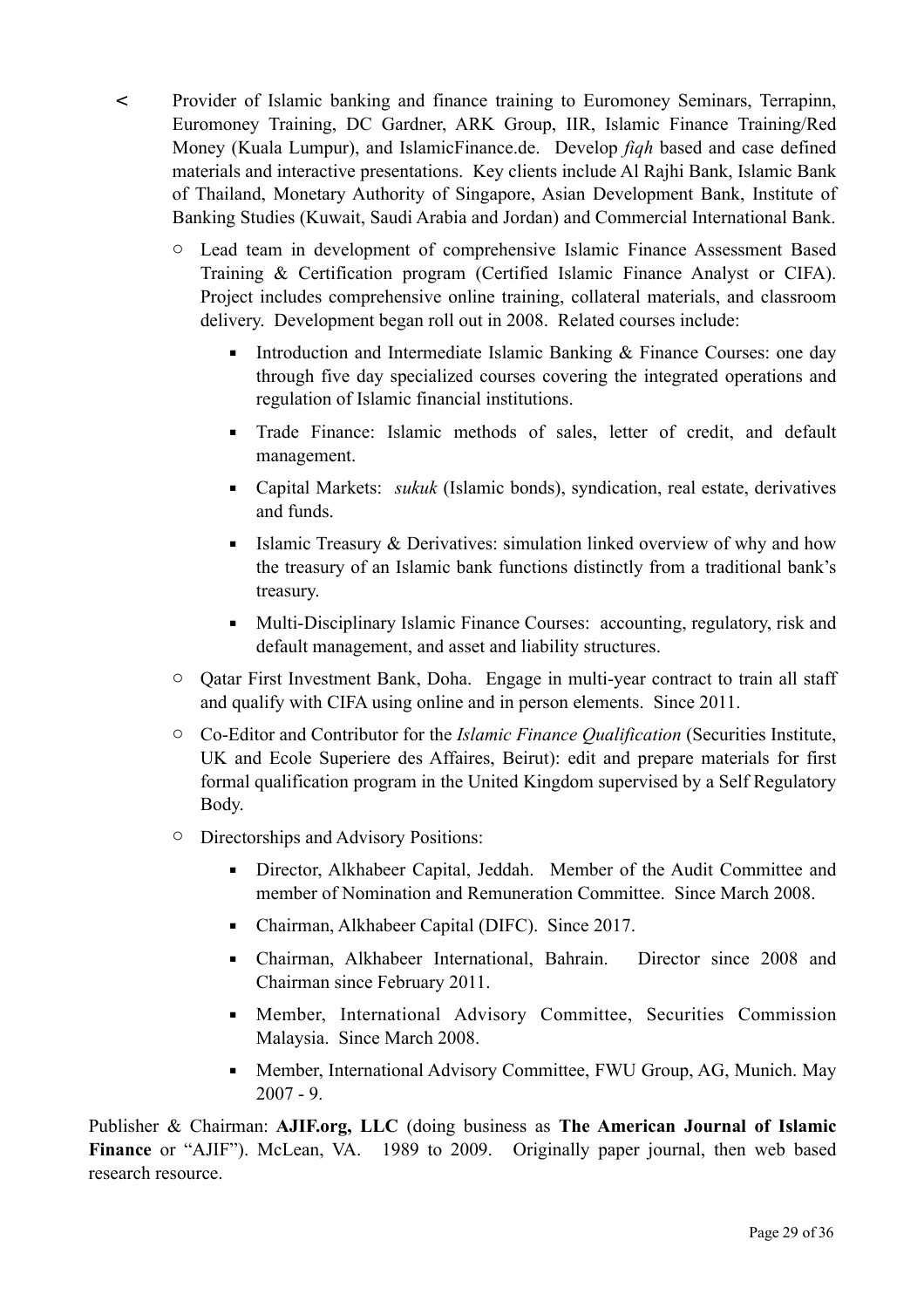Provide specific consulting services to the Islamic financial services community:

Dow Jones Islamic Markets Indexes: August 2001 – January 2002. Assist Dow Jones Islamic Markets Indices to solve the analytic problems related to including real estate securities and real estate investment trusts in an Islamic real estate securities index. Provide ongoing support for development of related index. Responsible to persuade Sharia'a Supervisory Board to approve applicable screening methodology.

iHilal.com: January 2002 – 2005. Assist Dubai based securities brokerage to develop real estate securities fund and to secure *Sharia'a* approval for the same.

Lightbulb Press: 2001 – 2009. Produce *The Guide to Islamic Home Finance* with Virginia Morris and work on various consumer finance education concepts for future delivery.

**Guidance Financial Group**: January 2002 – August 2002. Assist to assure *Sharia'a* compliance of real estate finance product, train staff in all aspects of core Islamic product, and prepare materials for distribution to public including white papers and marketing materials across all media web to person-to-person.

**Oversee** collation of articles, edit and **supervise research**.

Originally a quarterly periodical, the web only journal **reviews techniques, analyzes entities engaged in, and literature about Islamic finance**. Distribution in 50 US states and 65 countries.

**Conduct statistical analyses and surveys** of North American Muslims for marketing and product development projects. Major survey with focus groups of Financial

Demographics of US Muslims conducted. Micro surveys of California, Michigan, and other state and regional markets performed for corporate clients.

**Distribute articles and briefs** to conventional press and supply domestic US Islamic press. From 2004 a supplier of content to ISI Emerging Markets, a Euromoney unit, relating to Islamic finance and banking.

Member Management Committee, **Guidance Financial Group, LLC**, (formerly Muslim *e*Financials, Inc. doing business as MEF Money, Inc.) a joint venture of Capital Guidance Corp. and International Community Marketing, Inc. (Orlando and the founding entity), McLean, VA, May 2000 to December 2001

Mission: Determine best means to develop comprehensive Islamic financial services program for United States, raise initial venture partner and funding of \$20,000,000.00, and launch project for the delivery of securitizable Islamic mortgage instruments.

Complete comprehensive review of business options for founders, deliver banking charter for acquisition, and deliver venture partner in form of Capital Guidance Group.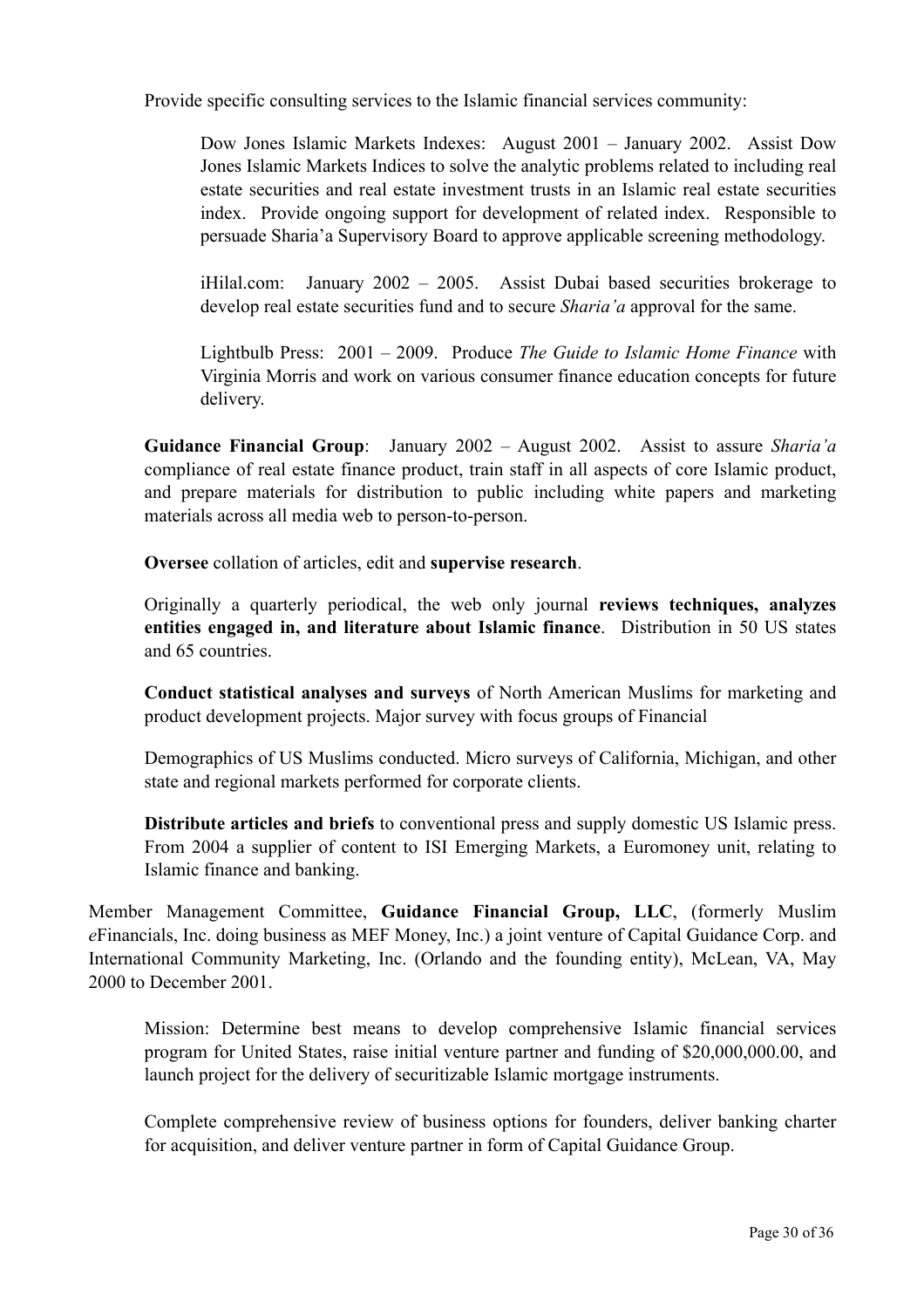Work on implementation of Islamic mortgage bank, development of standardized documents for US government-sponsored entities, and structuring of short term and money market funds.

Develop declining balance partnership model for home finance that will fit Securitization with US government sponsored entities.

Convene *Sharia'a* committee and manage product process with scholars.

Structure Islamic money market fund with and asset originators including leading Islamic and western banks.

Acting Chief Executive Officer: **Islamic Investment Banking Unit**, a division of the **United Bank of Kuwait**, London, December 1999 - May 2000.

 Missions: Replace departed team in asset management and international sales without losing clients. Determine where business was under-managed and implement improve ments.

Businesses: \$1 billion international asset management business geared towards the Arabian Peninsula; Al Manzil Islamic Financial Services (US and UK) providing domestic Islamic financial services in the US and UK. US is limited to consumer mortgage products. UK includes investment and consumer mortgage products. Deliver first cross border syndicated *murabaha* for investment grade US corporation (\$62.5 million for ATT) and implement means for Bank to grow the business.

Expand Treasury products and management services for high net worth Islamic investors and Islamic banks.

Work on rescue of severely impaired leasing fund. Raise capital to replace redemptions and allow on-going operations.

Chief Executive Officer: **Al Manzil Islamic Financial Services (North America)**, a business of the **United Bank of Kuwait**, New York: October 1998 - December 1999.

**Missions:** Develop and deliver a broad array of world class Islamic financial services in the US market, building communities and achieve acceptance within the financial service regulatory, financial service companies, and consumer of Islamic financial services.

**Businesses:** Manzil USATM Islamic home finance product, Mosque and School Program, Commercial Real Estate, and International Advisory Services.

**Home Finance:** Build team to apply Islamic home finance contract and engage in the relevant public education. Prepare expansion into four states and achieve professional market (title, escrow and legal services) recognition and acceptance of the product). Supervised implementation of regulatory approval of novel product as permissible banking instrument. Supervised process of product design and implementation. Build US portfolio.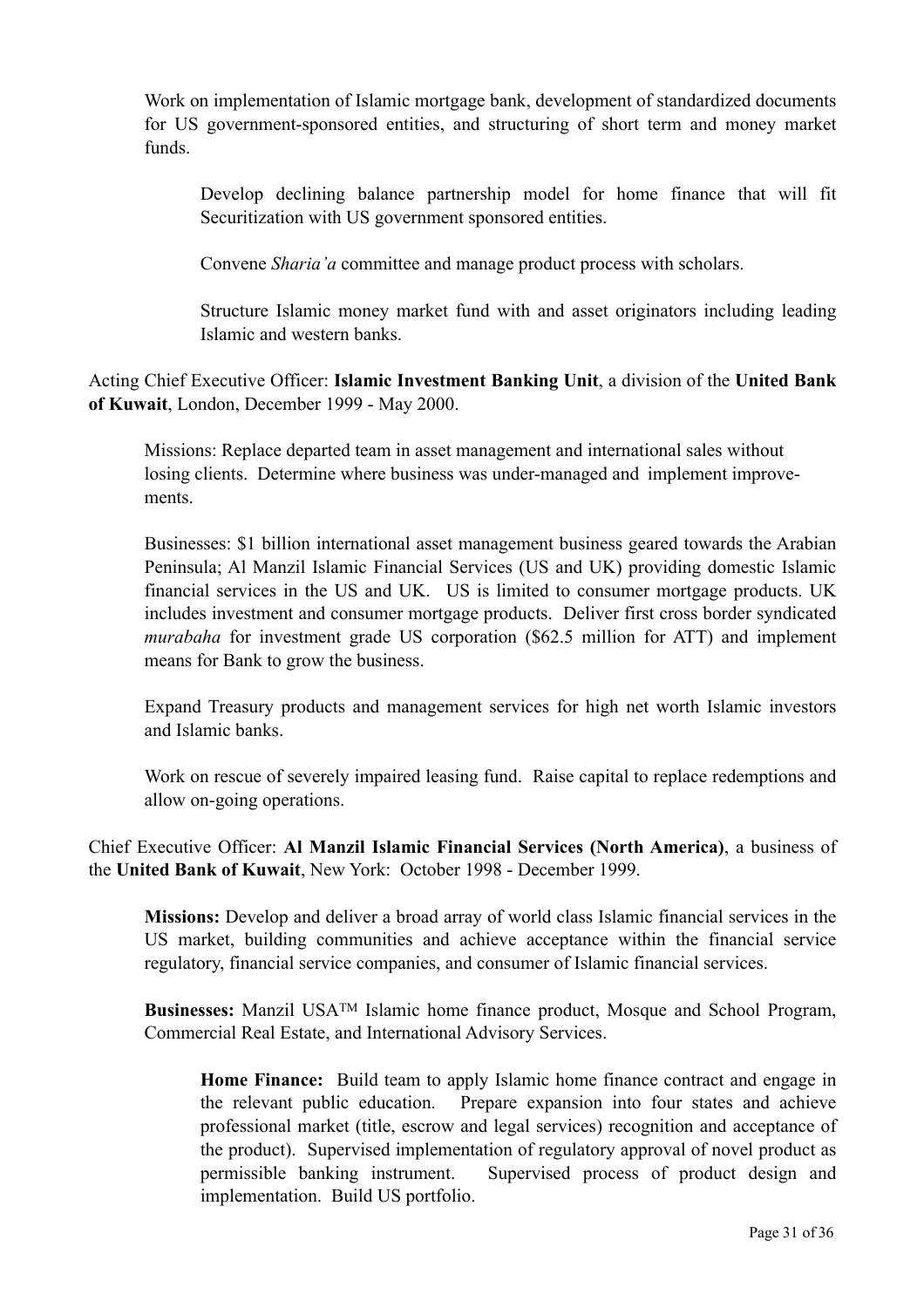**Mosque, School and Commercial Property:** Provide acquisition, construction and replacement finance for non-residential properties applying a commercial version of the residential product and *murabaha*, the later for which secured regulatory approval on a liberal basis as a banking product.

**Advisory Services:** Launch REIT fund, develop equity fund products, adapt international products to US market, and assist Kuwait Awqaf Public Foundation to develop a \$85 million commercial project to endow the Islamic Cultural Center in New York City .

General Manager: **The United Bank of Kuwait PLC**, New York Branch: October 1995 - October 1999.

**Missions:** Reposition New York Branch as premier banking intermediary for Gulf Cooperation Council ("GCC") capital inflows directed to the United States; Broaden client basis beyond Kuwait; enhance cross marketing within UBK's Investment Division; Establish Islamic financial services business in the US market; Introduce higher caliber US real estate contacts; assist in recovery of troubled US real estate portfolio; and improve inspection rating from primary regulator The Office of the Comptroller of the Currency.

## **Achievements:**

- < Secure first US regulatory approval for retail Islamic financial products on bank's balance sheet, directly contracted with October 1997 Net Lease approval (covers both residential and commercial financings) Build Islamic home, school and mosque financing teams. Implement Manzil USA™ home financing program. Later secure regulatory approval for Murabaha (covers trade finance and mortgaging).
- < Analytic work pursued for major GCC co-investor in mosques and schools. Build national mosque and school financing business.
- < Build commercial real estate and corporate lending group focused supporting GCC investors in the US.
- < Successful negotiation and implementation of strategic alliance with Westmark Realty Advisors LLC (7th ranked US institutional advisor and wholly owned subsidiary of CB Richard Ellis, largest US real estate services firm). Provide institutional asset management services to GCC clients including structuring of tax efficient offshore Real Estate Investment Trust fund (launched July 1997). Upon restructuring of Westmark, develop independent advisory abilities.
- < Act as *Sharia'a* board interface and convener for IIBU.
- < Secure contract to advise development of 300,000 + s.f. New York apartment block as waqf project for major GCC charitable foundation. Assist client in execution of all pre-development roles, and negotiation with developer, as well as ultimate monitoring of the project.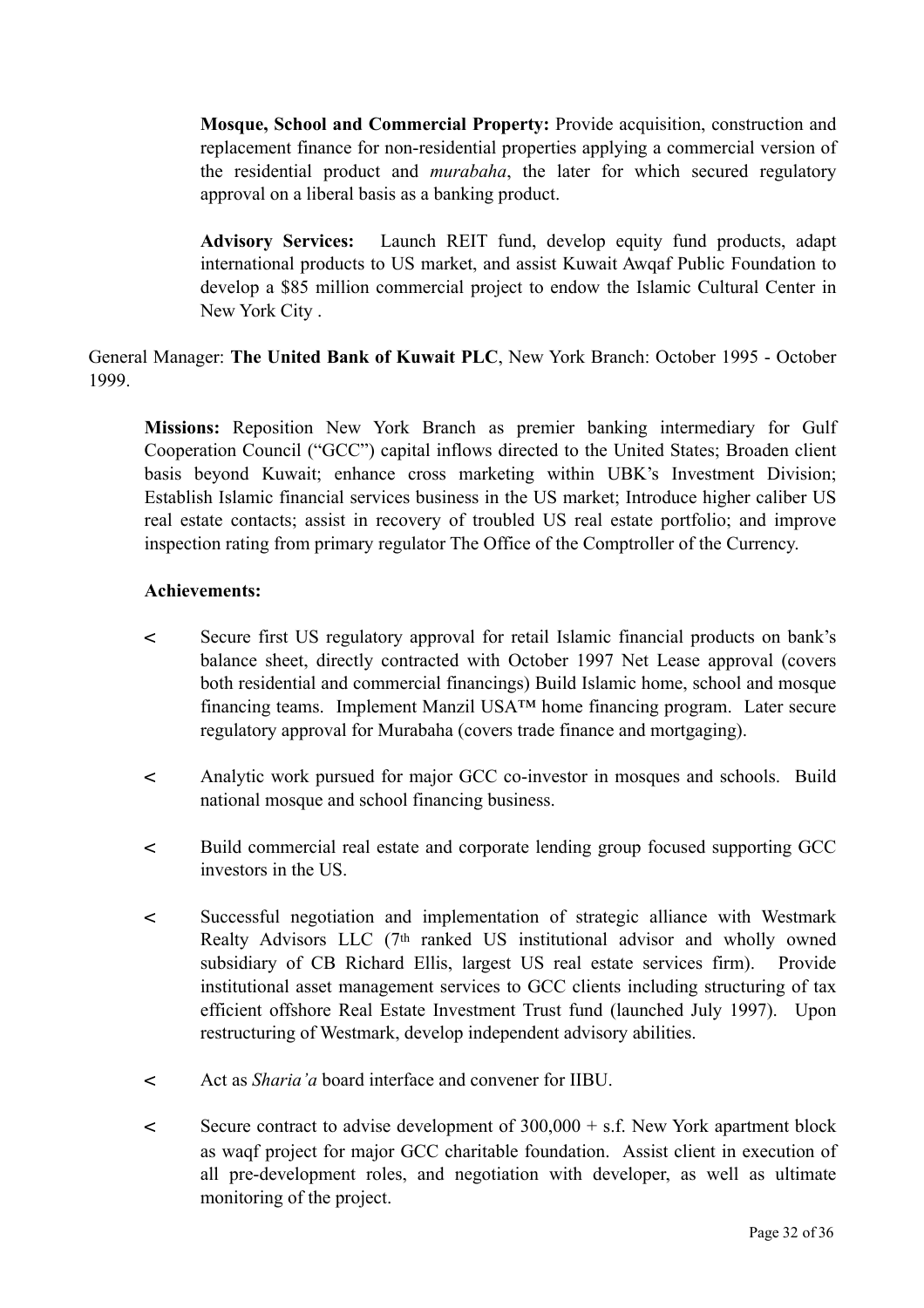- < Develop REIT products for Islamic and conventional investors. Engage Andrew Davis as fund manager. Coordinate closely with Sharia'a committee of Sh. Nizam Yaquby and Sh. Mohammad Taqi Usmani to develop REIT and equities screens.
- < Supervise due diligence and negotiate equity fund relationship with significant equity fund manager for launch of Islamic screened equity mutual fund for global and US distribution (project not launched due to our market timing views).
- < Coordinate with Committee for Islamic Home Finance on the introduction of their structure on commercial basis as Manzil USA™. Achieved regulatory approval and adapt to California, New York, Connecticut and North Carolina.
- < October 1997. Supervised test market for California and GCC home purchasers. Product launch follows detailed market analysis and survey work. Hire suitable staff to build and develop product and to add on new Islamic retail services.
- < Obtained regulatory approval for *murabaha* and *ijara* Islamic financing structures and close first *ijara* transaction in August 1996.
- < Achieve improved inspection rating from The Office of the Comptroller of the Currency, including highest ranking for compliance with consumer lending regulations. Following two years in position, Branch elevated from MOU to Category 1 in all levels of inspection, the highest possible regulatory standard.
- < Expand client base for single family home loans for Kuwaitis and Saudis buying US vacation and student homes.
- . < Bring forward new strategies for asset recovery and achieve broader bidding base than previously enjoyed by the Bank.
- < Successful introduction of a major Saudi contractor and Islamic Investment Company of the GCC relationships resulting in \$10 million of net take on Holy Cities project in December 1995.

Vice President & Manager, Real Estate\Project Finance Group: **The Sumitomo Bank LTD.** - Los Angeles Branch: June 1990 - October 1995.

**Manager**: Appointed in August 1993. Supervise Business Development Group III (also called Structured Finance) including with **primary responsibility for project and real estate**. Assist public finance and work-out groups and **coordinate with the banks securities, leasing and derivatives subsidiaries**. Manage five team members and **portfolio in excess of \$1.2 billion**, and two lenders originating project and real estate transactions in our branch satellite office in Seattle. Responsibilities include **budget formulation, profit reporting, and long term strategic planning**. Supervise business **plan execution** for three business sectors. Unit is consistently branch **profit leader**. Write North America **credit policy** for real estate and for **unsecured revolving** loans.

Member of the Branch's Risk Operations Compliance and Asset Quality Review (ROCA) team for Federal Reserve Bank examination preparation.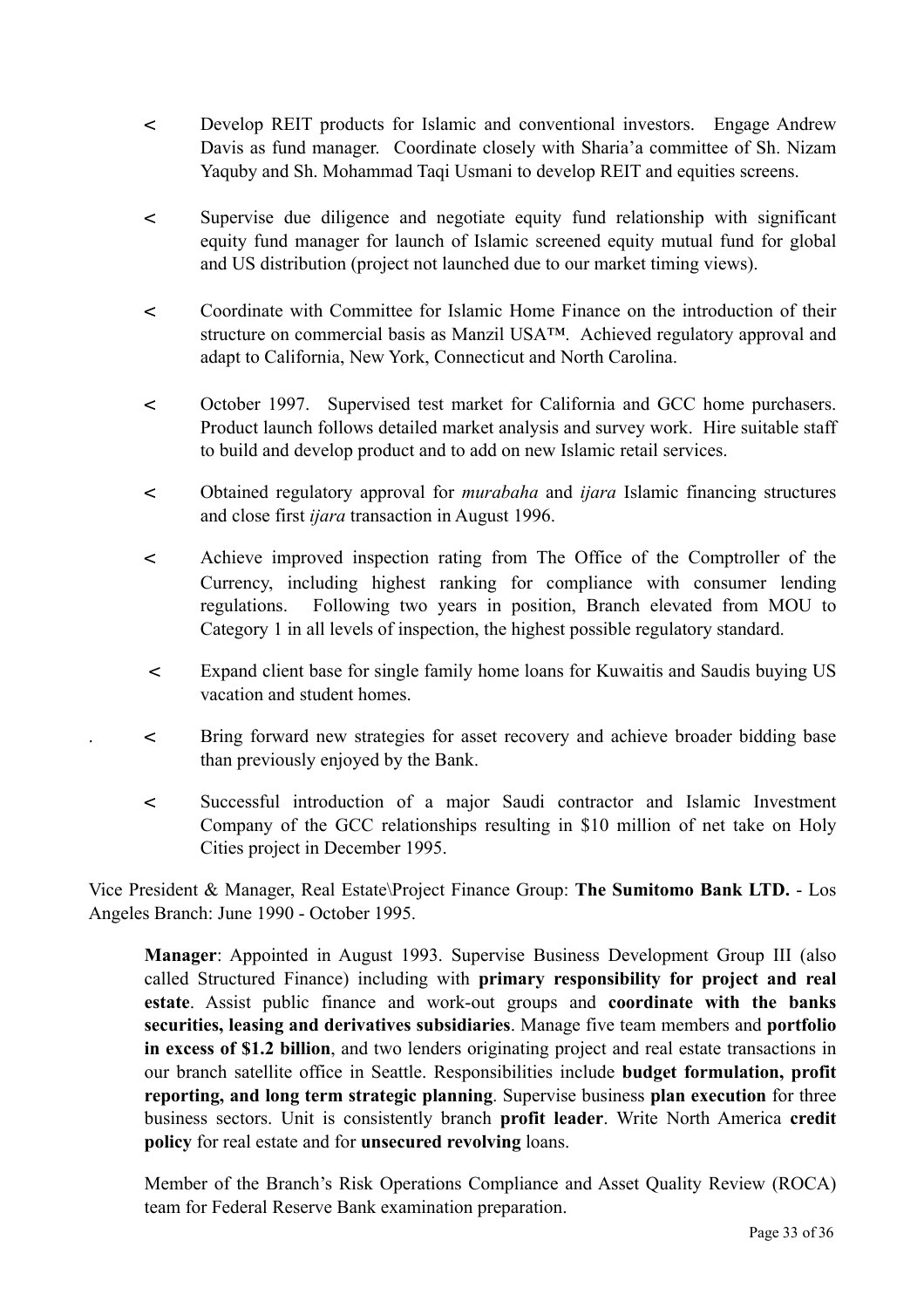**Assistant Manager**: Appointed in August 1992. Primary manager of real estate group.

Second in command of Business Development Group III. Responsible for **business plan development and plan execution**. Coordinate with public finance and work out groups. Develop first comprehensive business plan for Sumitomo to develop an Islamic finance business.

**Vice President**: Appointed March 1991. Team leader real estate and public finance. Responsible to develop and execute business plan, **manage problem transactions**, and report on profits to management. Achieve the **rescue** of major **multi-national client.**

**Team Leader** - Real Estate: Hired June 1990 as International Banking Officer, appointed Assistant Vice President in September 1990. **Responsible** for loan origination. Manage three lending officers and three support staff. Oversee \$600 million of performing real estate risk assets including construction loans, permanent financing, credit enhancement for real estate related public finance transactions, and **securitization**.

**Achievements**: Developed and **executed first marketing program** for top tier US developers, expanding direct relationships. From February 1992, **assume responsibility** for active Japanese developer relationships. Initiate **cross marketing** with global non-Japanese client base, including Sumitomo's Middle Eastern clients.

President and Principal Shareholder: **FirstPath Financial Services, Inc.** - Detroit, MI. May 1989 - June 1990.

Provided private **investment banking** services to Middle Eastern & Southeast Asian investors about US venture capital and real estate investments. Sought to develop and mutual funds. **Securities & Exchange Commission registered investment advisors**.

Publisher, **FirstPath Advisory Letter**. Reviewed investment strategies. Focused on **analysis** of **global securities markets** and credit issues. Circulation in 14 countries. Later became *The American Journal of Islamic Finance* (see above).

**Managed** investor partnerships and served as **director** of client companies. Performed **due diligence and asset monitoring**. Investment range: industrial, real estate (majority), financial, and sales & marketing. Investments were geographically diverse.

Director: **SAMAD Group, Inc.** - Dayton, OH. May 1988 - June 1990. (6% shareholder)

Syndicated leveraged and all cash **venture capital** and real estate limited partnerships. Member of corporate **due diligence** committee.

Formed a joint venture **Samad Securities Corp.** Vice President & Detroit branch manager (1988 - 1989). Joint venture was the predecessor of FirstPath Financial Services, Inc. Joint venture **structured real estate securities** and **collateralized mortgage obligations** targeted for distribution to institutional and international investors.

Financial Consultant: **Christopher Weil & CO.** (Subsidiary of **Public Storage, Inc.** - Glendale, CA), Torrance, CA. 1987-1988.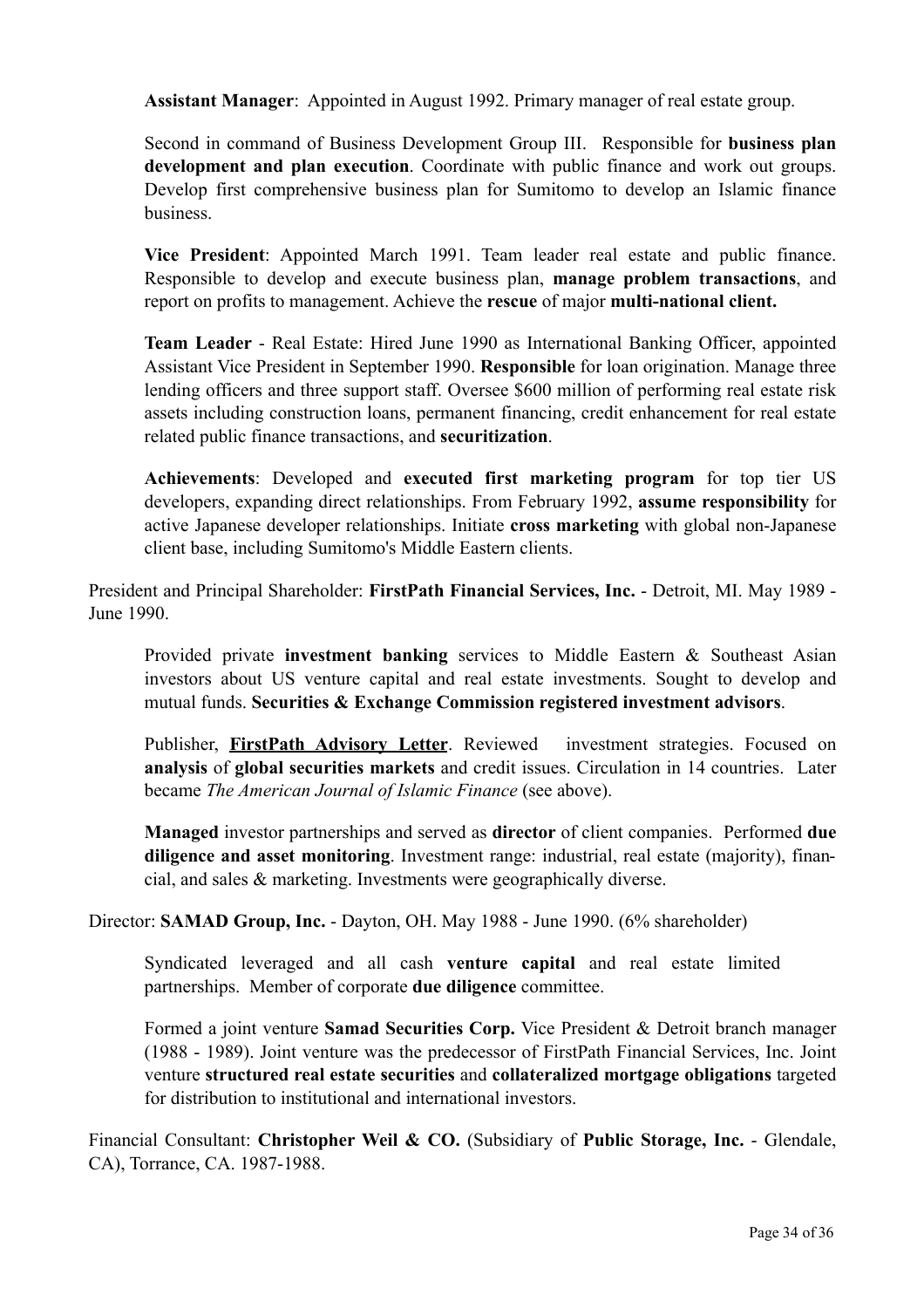Financial planning and **securities** sales. **Series 7 and 63 registered representative**. Specialized area was the syndication of limited partnerships. Sold partnerships to **overseas institutional investors**.

Assistant Manager, Banking & Corporate Finance: **Gulf Riyad Bank, E.C.** (Credit Lyonnais and Riyad Bank), Manama, Bahrain. 1983-1987.

Initially part of **redevelopment team** for consortium bank. Work to move bank from **syndicated construction lending** to direct lending and **trade finance**.

**Negotiated workouts** with agent banks for international construction loans. Managed workouts and collections with direct borrowers for residential real estate and office construction loans. Frequently worked in under-secured environment.

**Developed and executed marketing program** for Saudi Arabia. Identified opportunities for long term business. **Achieved diversification of loan portfolio** through the establishment of a trade finance client base, new products, and **asset swaps**.

**Managed** syndicated loan portfolios and asset swaps. Oversaw sale of Bank's syndicated loan portfolio and mitigation of exposure to non-GCC states. This included restructuring Latin American bonds and swapping loan exposures into bond exposures.

International Lending Officer: **Citibank, NA**. New York, Athens and Bahrain. 1981-1982.

Following graduation from **Credit Administration Course** in Athens, assisted in the **design of micro-computer Management Information Systems** reporting for GCC branches.

**Trade Finance Unit.** Performed credit analysis and maintained client relationships.

# **RELEVANT PUBLICATIONS Frequent speaker and author in the field since 1987.**

*Managing Fund Flows, Risks and Derivatives: Applications in Islamic Institutions* lead author (Kuala Lumpur: Sweet & Maxwell, 2012). Sponsored by the Securities Commission of Malaysia.

*The CIFA Guide to Islamic Finance* lead author (Kuala Lumpur: RedMoney, 2011).

*Sukuk* contributing editor. (Kuala Lumpur: Sweet & Maxwell, 2009). Sponsored by the Securities Commission of Malaysia.

*Interest in Islamic Economics* contributing editor. (Oxford: Routledge, 2005).

*Structuring Islamic Finance Transactions* co-author with Stella Cox, Lawrence Oliver, Bryan Kraty. (London: Euromoney Books, 2005).

*Islamic Bonds: Your Guide to Issuing, Structuring and Investing in Sukuk* co-author with Nathif Adam. (London: Euromoney Books, 2004).